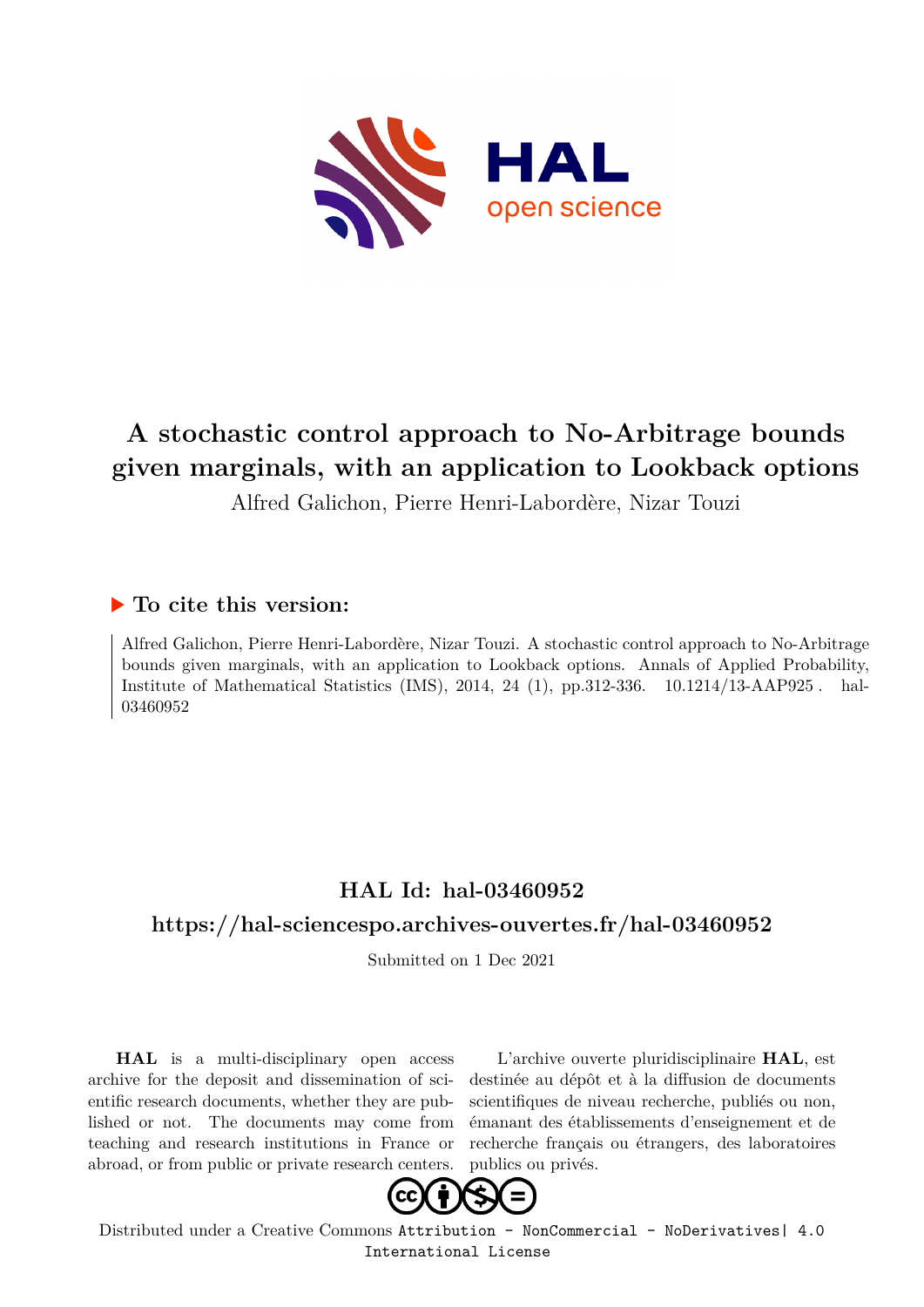[The Annals of Applied Probability](http://www.imstat.org/aap/) 2014, Vol. 24, No. 1, 312–336 DOI: [10.1214/13-AAP925](http://dx.doi.org/10.1214/13-AAP925) c [Institute of Mathematical Statistics,](http://www.imstat.org) 2014

### A STOCHASTIC CONTROL APPROACH TO NO-ARBITRAGE BOUNDS GIVEN MARGINALS, WITH AN APPLICATION TO LOOKBACK OPTIONS

BY A. GALICHON<sup>1</sup>, P. HENRY-LABORDÈRE AND N. TOUZI<sup>1</sup>

Sciences Po, Société Générale and Ecole Polytechnique

We consider the problem of superhedging under volatility uncertainty for an investor allowed to dynamically trade the underlying asset, and statically trade European call options for all possible strikes with some given maturity. This problem is classically approached by means of the Skorohod Embedding Problem (SEP). Instead, we provide a dual formulation which converts the superhedging problem into a continuous martingale optimal transportation problem. We then show that this formulation allows us to recover previously known results about lookback options. In particular, our methodology induces a new proof of the optimality of Azema–Yor solution of the SEP for a certain class of lookback options. Unlike the SEP technique, our approach applies to a large class of exotics and is suitable for numerical approximation techniques.

1. Introduction. In a financial market allowing for the dynamic trading of a riskless asset, normalized to unity, and some given underlying assets without restrictions, the fundamental theorem of asset pricing essentially states that the absence of arbitrage opportunities is equivalent to the existence of a probability measure under which the underlying asset process is a martingale. See Kreps [\[24](#page-25-0)], Harrison and Pliska [\[18](#page-25-1)] and Delbaen and Schachermayer [\[14](#page-24-0)]. Then, for the purpose of hedging, the only relevant information is the quadratic variation of the assets price process under such a martingale measure. Without any further assumption on the quadratic variation, the robust superhedging cost reduces to an obvious bound which can

Received September 2011; revised February 2013.

<sup>&</sup>lt;sup>1</sup>Supported by the Chair Financial Risks of the Risk Foundation sponsored by Société Générale, the Chair *Derivatives of the Future* sponsored by the Fédération Bancaire Française, the Chair Finance and Sustainable Development sponsored by EDF and CA-CIB, and FIME, Laboratoire de Finance des Marchés de l'Energie.

[AMS 2000 subject classifications.](http://www.ams.org/msc/) Primary 49L25, 60J60; secondary 49L20, 35K55. Key words and phrases. Optimal control, volatility uncertainty, convex duality.

This is an electronic reprint of the original article published by the [Institute of Mathematical Statistics](http://www.imstat.org) in [The Annals of Applied Probability](http://www.imstat.org/aap/), [2014, Vol. 24, No. 1, 312–336.](http://dx.doi.org/10.1214/13-AAP925) This reprint differs from the original in pagination and typographic detail.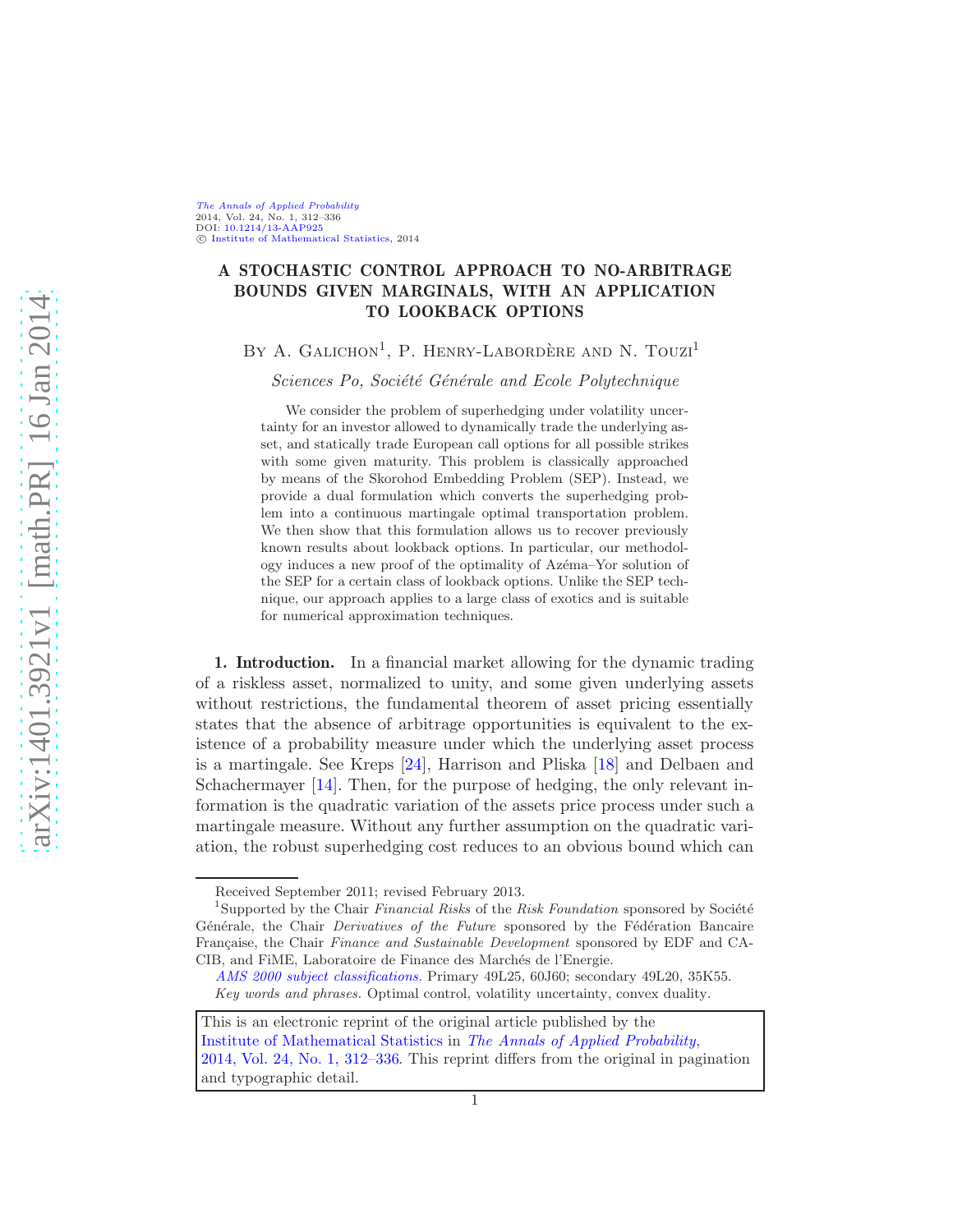be realized by static trading on the underlying assets; see Cvitanić, Pham and Touzi [\[12\]](#page-24-1) and Frey [\[17](#page-24-2)].

In this paper, we examine the problem of superhedging, under the condition of no-arbitrage, when the financial market allows for the static trading of European call options in addition to the dynamic trading of the underlying asset with price process  $\{X_t, t \geq 0\}$ . For simplicity, we consider the case where all available European call options have the same maturity T. However, we idealize the financial market assuming that such European call options are available for all possible strikes. Under the linearity (and continuity) assumption, this means that although the joint distribution  $P$  of the process X is unknown, the modeler has access to the function  $K \in \mathbb{R}_+ \longmapsto \mathbb{E}[(X_T - K)^+]$ , and therefore to the marginal distribution  $\mu$  of the random variable  $X_T$ , as observed by Breeden and Litzenberger [\[6](#page-24-3)]. In particular, any T-maturity vanilla derivative, with payoff  $q(X_T)$ , can be perfectly replicated by a portfolio of European calls, and has an unambiguous no-arbitrage price  $\int g d\mu$ , as long as  $g \in L^1(\mu)$ , which can be expressed as a linear combination of the given prices of the underlying calls.

This problem is classically approached in the literature by means of the Skorohod embedding problem (SEP) which shows up naturally due to the Dambis–Dubins–Schwarz time change result. However, only some special cases of derivatives are eligible for this approach, namely those defined by a payoff which is invariant under rime change. The use of the SEP techniques to solve the robust superhedging problem can be traced back to the seminal paper by Hobson [\[20](#page-25-2)]. The survey paper by Hobson [\[21\]](#page-25-3) is very informative and contains the relevant references on the subject. For a derivative security  $g(X_s, s \leq t)$  written on an underlying asset X, the idea is to search for a function  $\lambda$  and a martingale M such that  $g(X_s, s \le t) \le \lambda(X_t) + M_t$  so that  $\mathbb{E}[g(X_s, s \leq \tau)] \leq \int \lambda d\mu$  for all stopping times  $\tau$  such that  $X_{\tau}$  has the distribution  $\mu$  determined from European call options, as outlined above. The bound is then obtained by designing  $\lambda$ , M and  $\tau$  such that  $g(X_s, s \leq$  $\tau = \lambda(X_\tau) + M_\tau.$ 

In this paper, we develop an alternative approach which relates the robust superhedging problem to the literature on stochastic control; see Fleming and Soner [\[16\]](#page-24-4). Our approach consists of solving directly the robust superhedging problem whose solution provides the above function  $\lambda$  and martingale M. As a consequence, unlike the SEP approach which requires that the payoff of the exotic to be invariant under time change, there is no restriction on the class of derivative securities as the time change step is avoided. Moreover, our methodology is related to the optimal transportation theory, and in fact opens the door to an original new ramification in this theory by imposing naturally that the transportation be performed along a continuous martingale.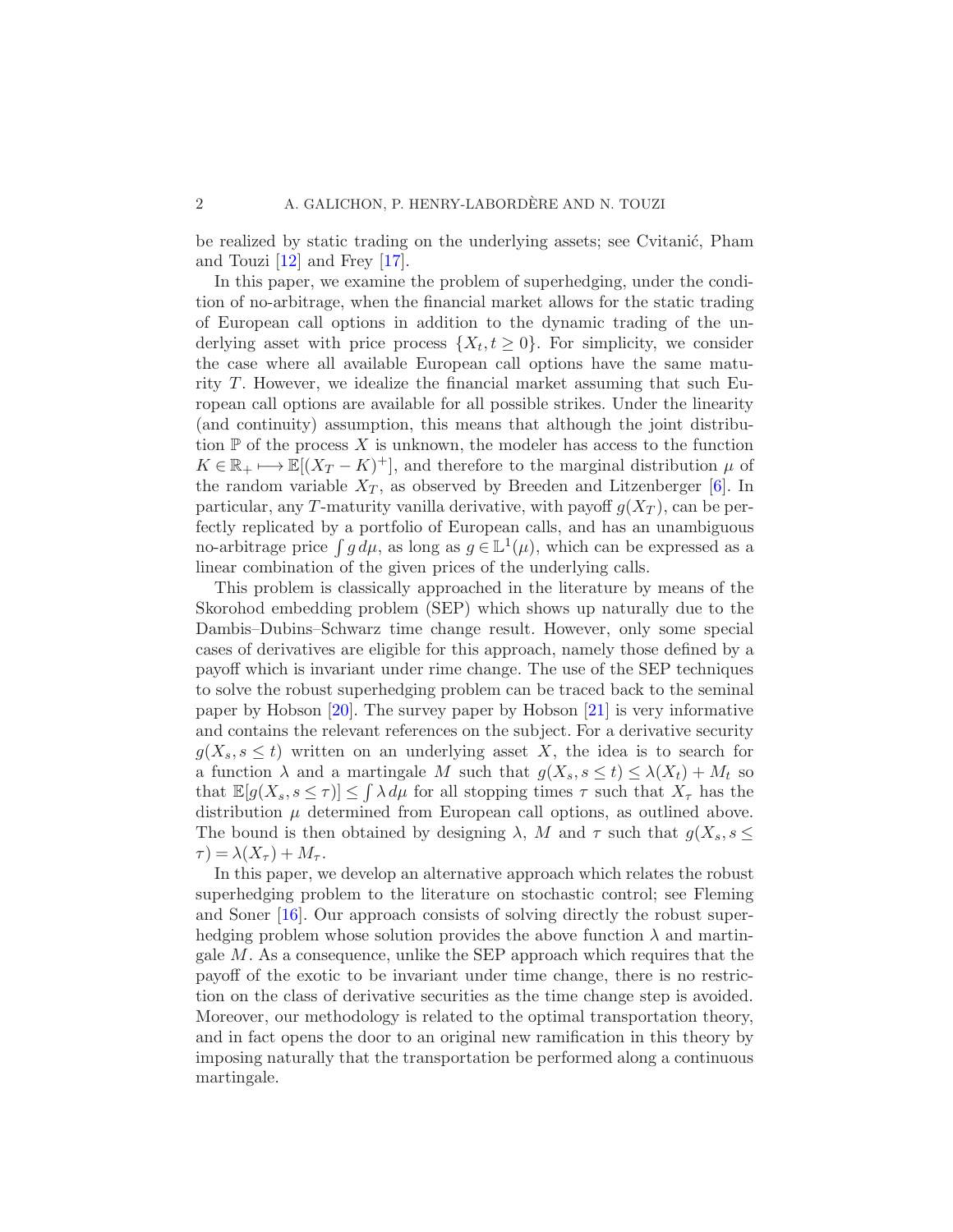Our first main result, reported in Sections [2.3](#page-5-0) and [2.4,](#page-6-0) provides a formulation of the robust superhedging problem based on the Kantorovich duality in the spirit of Benamou and Brenier  $[4]$ ; see Villani [\[39\]](#page-25-4). A finite dimensional version of this dual formulation was already used by Davis, Oblój and Raval [\[13](#page-24-6)]. Also, this duality is implicitly proved for special cases of derivatives in the previous literature based on the SEP. So the importance of our duality result lies in its generality. Moreover, similar to the SEP approach, the solution of the dual problem provides the corresponding optimal hedging strategy and worst case model. Finally, the dual formulation is suitable for numerical approximation techniques as shown by Bonnans and Tan [\[5](#page-24-7)] and Tan and Touzi [\[38](#page-25-5)].

Our next concern is to show that this duality result is not merely a theoretical result, but may be applied to compute things in practice. In this paper, this is demonstrated in the context of lookback derivatives, where the robust superhedging problem is known to be induced by the Azema–Yor solution of the SEP  $[1, 2]$  $[1, 2]$  $[1, 2]$ . A semi-static hedging strategy corresponding to this bound was produced by Hobson [\[20\]](#page-25-2). Our second main result, reported in Section [3,](#page-10-0) reproduces this bound by means of our dual formulation. In particular, this provides a new presentation of the fact that the Azema–Yor solution of the SEP realizes the upper bound for a certain class of lookback options. We also recover in Section [4](#page-18-0) the robust superhedging cost for the forward lookback option which was also derived in Hobson [\[20](#page-25-2)].

The results of Sections [3](#page-10-0) and [4](#page-18-0) are not new, and are reported here in order to show that the optimal transportation approach is suitable to recover these known results. Beyond rediscovering the formerly derived results in the literature, we would like to insist on the fact that the present optimal transportation approach complements the SEP approach by putting the emphasis on the superhedging problem whose solution provides the optimal semi-static superhedging strategy. This feature is perfectly illustrated in the related paper [\[19\]](#page-25-6), where:

(i) this approach is used in order to provide the optimal semi-static superhedging strategy;

(ii) by using the optimal semi-static superhedging strategy from  $(i)$ , Oblój and Spoida  $[31]$  prove an extension of the Azema–Yor solution of the SEP to the case of multiple intermediate marginals.

The final outcome from [\[19,](#page-25-6) [31](#page-25-7)] is an extension of the previous results of Brown, Hobson and Rogers [\[7](#page-24-10)] and Madan and Yor [\[25\]](#page-25-8).

We also observe that one should not expect to solve explicitly the problem of robust superhedging, in general. Therefore, an important advantage of the optimal transportation approach is that the corresponding dual formulation is suitable for numerical approximation techniques; see Bonnans and Tan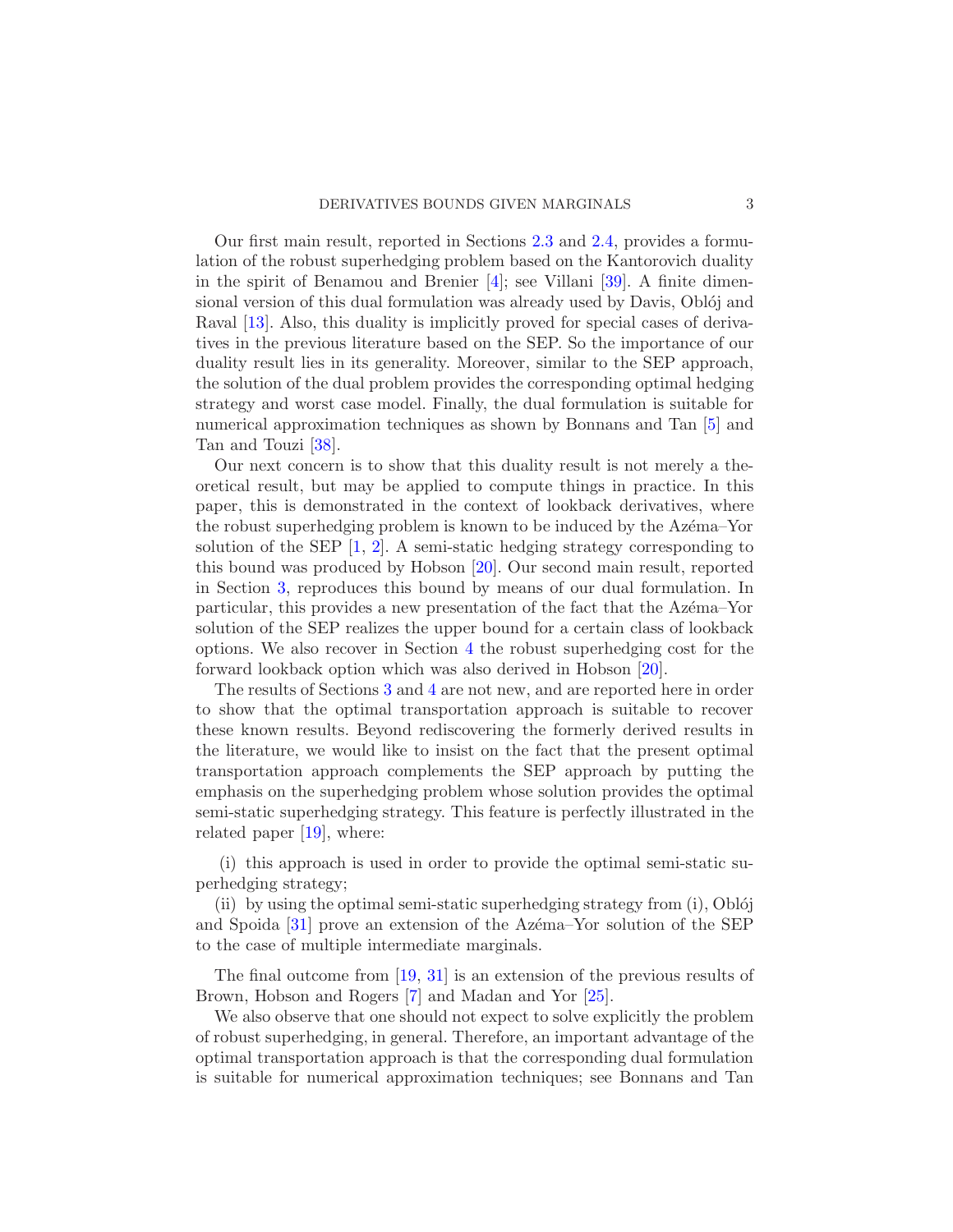[\[5](#page-24-7)] for the case of variance options, and Tan and Touzi [\[38](#page-25-5)] for a class of optimal transportation problems motivated by this paper.

Finally, we would like to emphasize that by expressing the robust bound as the value function of a superhedging problem, we are implicitly addressing the important issue of no-arbitrage under model uncertainty, as discussed in the previous literature; see, for example,  $Cox$  and Oblój  $[11]$  $[11]$  and Davis, Obl $\delta$ j and Raval [\[13\]](#page-24-6). Indeed, if an arbitrage does exist, under some conveniently defined weak form, the value function would be infinite. Conversely, whenever the value function is finite, the financial market would either admit a genuine model-free arbitrage, if existence holds for the dual problem, or some convenient notion of weak arbitrage otherwise.

#### 2. Model-free bounds of derivatives securities.

<span id="page-4-0"></span>2.1. The probabilistic framework. Let  $\Omega := \{ \omega \in C([0, T], \mathbb{R}^d) : \omega_0 = 0 \}$  be the canonical space equipped with the uniform norm  $\|\omega\|_{\infty} := \sup_{0 \leq t \leq T} |\omega_t|$ , B the canonical process,  $\mathbb{P}_0$  the Wiener measure,  $\mathbb{F} := {\{\mathcal{F}_t\}_{0 \leq t \leq T}}$  the filtration generated by B and  $\mathbb{F}^+ := \{ \mathcal{F}^+_t, 0 \le t \le T \}$  the right limit of  $\mathbb{F}$ , where  $\mathcal{F}_t^+ := \bigcap_{s>t} \mathcal{F}_s.$ 

Throughout the paper,  $X_0$  is some given initial value in  $\mathbb{R}^d_+$ , and we denote

$$
X_t := X_0 + B_t \quad \text{for } t \in [0, T].
$$

For any F-progressively measurable process  $\alpha$  with values in  $\mathcal{S}_d^{\geq 0}$  (space of definite positive symmetric matrices) and satisfying  $\int_0^T |\alpha_s| ds < \infty$ ,  $\mathbb{P}_0$ -a.s., we define the probability measure on  $(\Omega, \mathcal{F}),$ 

$$
\mathbb{P}^{\alpha} := \mathbb{P}_0 \circ (X^{\alpha})^{-1},
$$

where

$$
X_t^{\alpha} := X_0 + \int_0^t \alpha_r^{1/2} \, dB_r, \qquad t \in [0, T], \mathbb{P}_0\text{-a.s.}
$$

Then X is a  $\mathbb{P}^{\alpha}$ -local martingale. Following [\[34](#page-25-9)], we denote by  $\overline{\mathcal{P}}_S$  the collection of all such probability measures on  $(\Omega, \mathcal{F})$ . The quadratic variation process  $\langle X \rangle = \langle B \rangle$  is universally defined under any  $\mathbb{P} \in \overline{\mathcal{P}}_S$ , and takes values in the set of all nondecreasing continuous functions from  $\mathbb{R}_+$  to  $\mathcal{S}_d^{\geq 0}$ . Finally, we recall from [\[34\]](#page-25-9) that

every  $\mathbb{P} \in \overline{\mathcal{P}}_S$  satisfies the Blumenthal zero–one law (2.1)

and the martingale representation property.

In this paper, we shall focus on the subset  $\mathcal{P}_{\infty}$  of  $\overline{\mathcal{P}}_{S}$  consisting of all measures ${\mathbb P}$  such that

X is a P-uniformly integrable martingale with values in  $\mathbb{R}^d$ .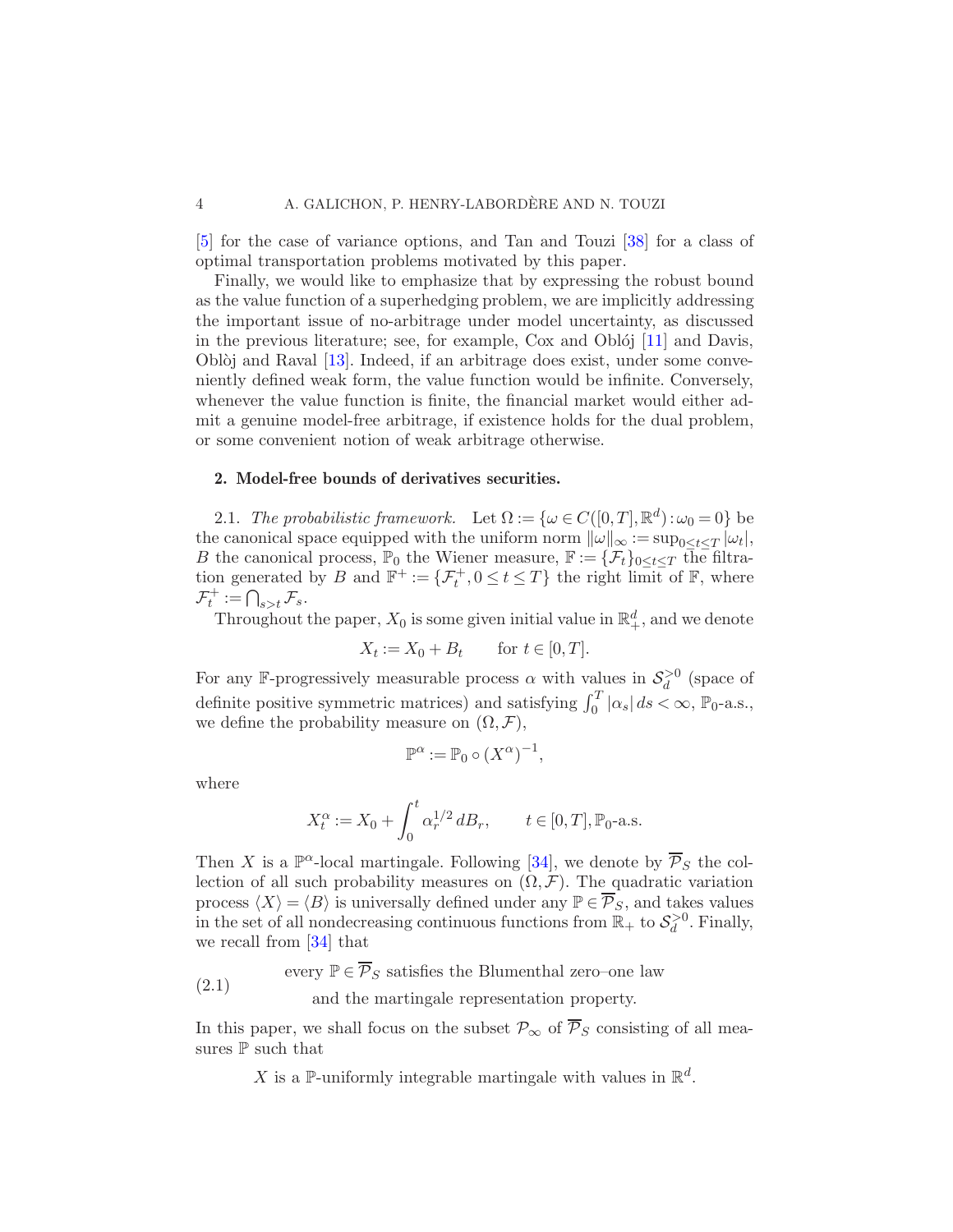The restriction of the probability measures in  $\mathcal{P}_{\infty}$  to those induced by uniformly integrable martingales  $X$  is motivated by our subsequent interpretation of the entries  $X^i$  as price processes of financial securities.

### 2.2. Model-free super-hedging problem. For all  $\mathbb{P} \in \mathcal{P}_{\infty}$ , we denote

$$
\mathbb{H}^2_{\mathrm{loc}}(\mathbb{P}) := \left\{ H \in \mathbb{H}^0(\mathbb{P}) : \int_0^T \mathrm{Tr}[H_t^{\mathrm{T}} H_t d \langle B \rangle_t] < \infty, \mathbb{P}\text{-a.s.} \right\},\
$$

where Tr denotes the trace operator. We assume that

#### the interest rate is zero.

Under the self-financing condition, for any portfolio process  $H$ , the portfolio value process

(2.2) 
$$
Y_t^H := Y_0 + \int_0^t H_s \cdot dB_s, \qquad t \in [0, T],
$$

is well defined P-a.s. for every  $\mathbb{P} \in \mathcal{P}_{\infty}$ , whenever  $H \in \mathbb{H}^2_{loc}$ . This stochastic integral should be rather denoted  $Y_t^H$  $\mathbb{P}$  to emphasize its dependence on  $\mathbb{P}$ ; see, however, Nutz [\[28](#page-25-10)].

Let  $\xi$  be an  $\mathcal{F}_T$ -measurable random variable. We introduce the subset of martingale measures

$$
\mathcal{P}_\infty(\xi):=\{\mathbb{P}\in\mathcal{P}_\infty\!:\!\mathbb{E}^\mathbb{P}[\xi^-]<\infty\}.
$$

The reason for restricting to this class of models is that, under the condition that  $\mathbb{E}^{\mathbb{P}}[\xi^+] < \infty$ , the hedging cost of  $\xi$  under  $\mathbb{P}$  is expected to be  $-\infty$ whenever  $\mathbb{E}^{\mathbb{P}}[\xi^-] = \infty$ . As usual, in order to avoid doubling strategies, we introduce the set of admissible portfolios,

$$
\mathcal{H}(\xi) := \{ H : H \in \mathbb{H}^2_{\text{loc}} \text{ and } Y^H \text{ is a } \mathbb{P}\text{-supermartingale for all } \mathbb{P} \in \mathcal{P}_{\infty}(\xi) \}.
$$

The model-free superhedging problem is defined by

 $\sim$ 

(2.3) 
$$
U^0(\xi) := \inf \{ Y_0 : \exists H \in \mathcal{H}(\xi), Y_1^H \ge \xi, \mathbb{P}\text{-a.s. for all } \mathbb{P} \in \mathcal{P}_\infty(\xi) \}.
$$

We call  $U^0$  the model-free superhedging bound, and we recall its interpretation as the no-arbitrage upper bound on the market price of the derivative security  $\xi$ , for an investor who has access to continuous-time trading the underlying securities with price process  $X$ .

<span id="page-5-1"></span><span id="page-5-0"></span>2.3. Dual formulation of the super-hedging bound. We denote by  $\mathrm{UC}(\Omega_{X_0})$ the collection of all uniformly continuous maps from  $\Omega_{X_0}$  to  $\mathbb R$ , where  $X_0 \in$  $\mathbb{R}^d$  is a fixed initial value, and  $\Omega_{X_0} := \{ \omega \in C([0,T], \mathbb{R}_+^d) : \omega_0 = X_0 \}.$  The following result is a direct adaptation from Soner, Touzi and Zhang [\[35](#page-25-11)].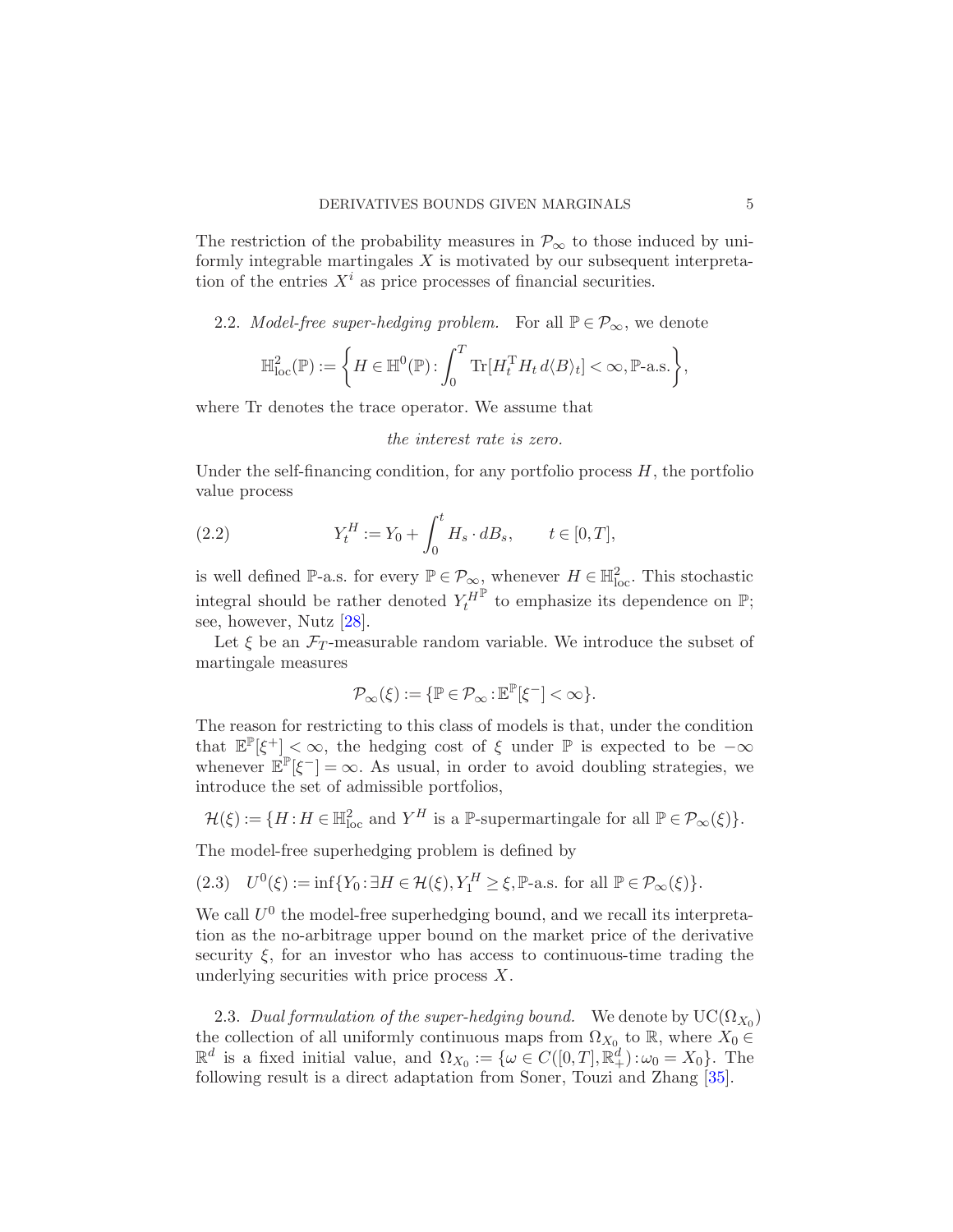THEOREM 2.1. Let  $\xi \in \mathrm{UC}(\Omega_{X_0})$  be such that  $\sup_{\mathbb{P}\in\mathcal{P}_{\infty}} \mathbb{E}^{\mathbb{P}}[\xi^+] < \infty$ . Then

$$
U^0(\xi)=\sup_{\mathbb{P}\in\mathcal{P}_{\infty}}\mathbb{E}^{\mathbb{P}}[\xi].
$$

Assume further that  $U^0(\xi)$  is finite. Then there exists a process  $H \in \mathcal{H}(\xi)$ and a family of nondecreasing predictable processes  $\{K^{\mathbb{P}}, \mathbb{P} \in \mathcal{P}_{\infty}(\xi)\}\$ , with  $K_0^{\mathbb{P}} = 0$  for all  $\mathbb{P} \in \mathcal{P}_{\infty}(\xi)$ , s.t.

$$
(2.4) \quad \xi = U^0(\xi) + \int_0^1 H_t \cdot dB_t - K_1^{\mathbb{P}}, \qquad \mathbb{P}\text{-}a.s. \text{ for all } \mathbb{P} \in \mathcal{P}_{\infty}(\xi).
$$

<span id="page-6-1"></span>The proof is reported in Section [5.](#page-21-0)

REMARK [2.1](#page-5-1). A similar dual representation as in Theorem 2.1 was first obtained by Denis and Martini [\[15](#page-24-12)] in the bounded volatility case. Notice, however, that the family of nondominated singular measures in [\[15](#page-24-12)] is not included in our set  $\overline{P}_s$ , and does not allow for the existence of an optimal super-hedging strategy.

While revising this paper, a new approach for the robust superhedging problem, initiated by Nutz and von Handel [\[29](#page-25-12)] and Neufeld and Nutz [\[27](#page-25-13)], allowed for an extension of Theorem [2.1](#page-5-1) by Possamaï, Royer and Touzi [\[33](#page-25-14)].

<span id="page-6-0"></span>2.4. Calibration adjusted no-arbitrage bound. In this section we specialize the discussion to the one-dimensional case. This is consistent with the one-dimensional practical treatment of vanilla options on real financial markets.

We assume that, in addition to the continuous-time trading of the primitive securities, the investor can take static positions on T-maturity European call or put options with all possible strikes  $K \geq 0$ . Then, from Breeden and Litzenberger  $[6]$ , the investor can identify that the T-marginal distribution of the underlying asset under the pricing measure is some probability measure  $\mu \in M(\mathbb{R})$ , the set of all probability measures on  $\mathbb{R}$ .

REMARK 2.2. For the purpose of the present financial application, the measure  $\mu$  has a support in  $\mathbb{R}_+$ . We consider, however, the general case  $\mu \in M(\mathbb{R})$  in order to compare our results to the Azema–Yor solution of the SEP.

For any scalar function  $\lambda \in \mathbb{L}^1(\mu)$ , the T-maturity European derivative defined by the payoff  $\lambda(X_T)$  has an un-ambiguous no-arbitrage price

$$
\mu(\lambda) = \int \lambda \, d\mu
$$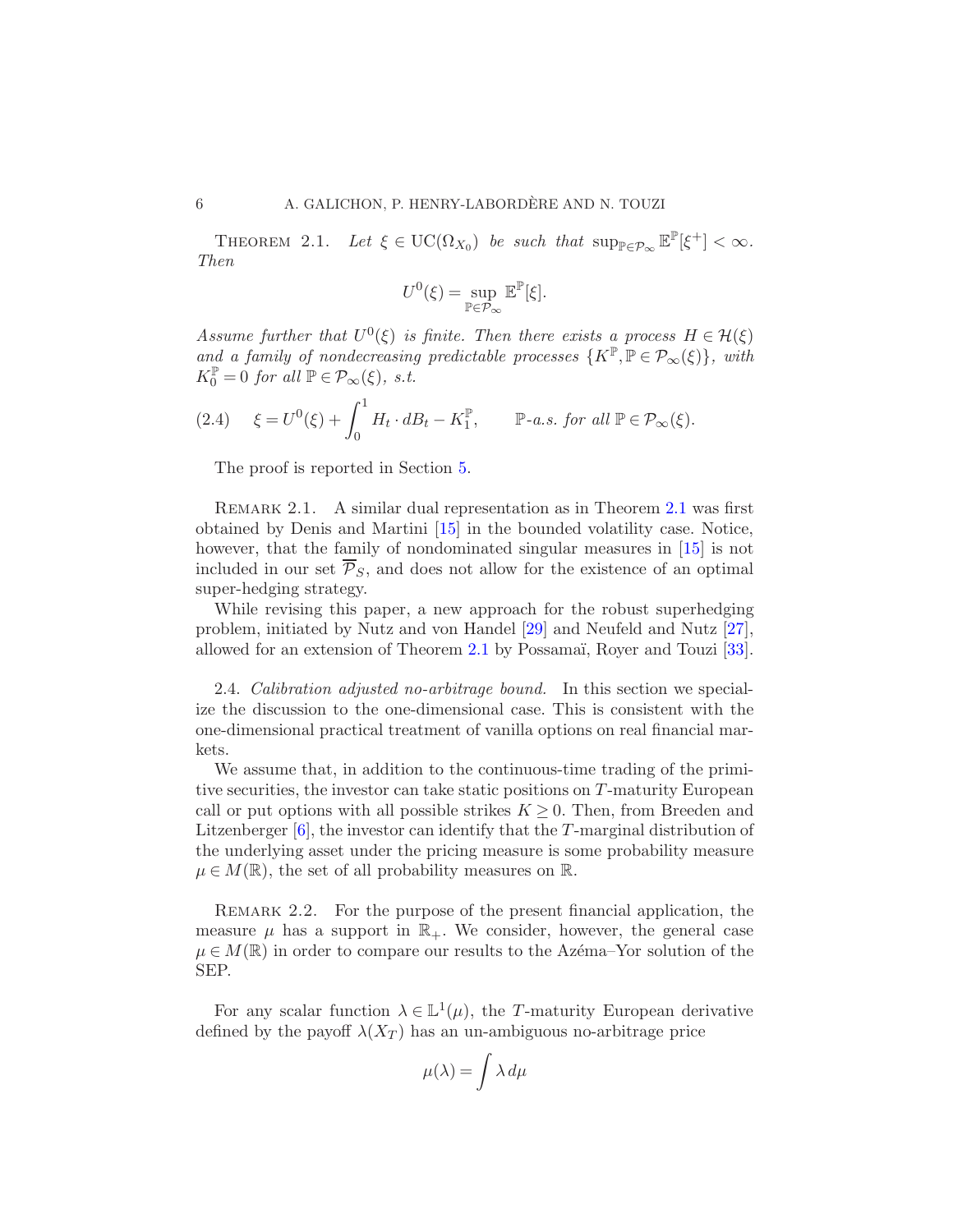and can be perfectly replicated by buying and holding a portfolio of European calls and puts of all strikes, with the density  $\lambda''(K)$  at strike K (with  $\lambda''$  understood in the sense of distributions). See Carr and Chou [\[8](#page-24-13)]. In particular, given the spot price  $X_0 > 0$  of the underlying assets, the probability measure  $\mu$  must satisfy

$$
\int x\mu(dx) = X_0.
$$

We now define an improvement of the no-arbitrage upper-bound by accounting for the additional possibility of statically trading the European call options. Let

<span id="page-7-1"></span>(2.5) 
$$
\Lambda^{\mu} := \left\{ \lambda \in \mathbb{L}^{1}(\mu) : \sup_{\mathbb{P} \in \mathcal{P}_{\infty}} \mathbb{E}^{\mathbb{P}}[\lambda(X_{T})^{-}] < \infty \right\} \text{ and}
$$

$$
\Lambda_{\text{UC}}^{\mu} := \Lambda^{\mu} \cap \text{UC}(\mathbb{R}),
$$

where  $UC(\mathbb{R})$  is the collection of all uniformly continuous maps from  $\mathbb R$  to R. For all  $\lambda \in \Lambda^{\mu}$ , we denote  $\xi^{\lambda} := \xi - \lambda(X_1)$ . The improved no-arbitrage upper bound is defined by

(2.6) 
$$
U^{\mu}(\xi) := \inf \{ Y_0 : \exists \lambda \in \Lambda_{\text{UC}}^{\mu} \text{ and } H \in \mathcal{H}(\xi^{\lambda}),
$$

$$
\overline{Y}_1^{H,\lambda} \ge \xi, \mathbb{P}\text{-a.s. for all } \mathbb{P} \in \mathcal{P}_{\infty}(\xi^{\lambda}) \},
$$

where  $\overline{Y}^{H,\lambda}$  denotes the portfolio value of a self-financing strategy with continuous trading H in the primitive securities, and static trading  $\lambda$  in the T-maturity European calls with all strikes

(2.7) 
$$
\overline{Y}_1^{H,\lambda} := Y_1^H - \mu(\lambda) + \lambda(X_T),
$$

indicating that the investor has the possibility of buying at time 0 any derivative security with payoff  $\lambda(X_T)$  for the price  $\mu(\lambda)$ .

<span id="page-7-0"></span>The next result is a direct application of Theorem [2.1.](#page-5-1)

PROPOSITION 2.1. Let  $\mu \in M(\mathbb{R})$ , and  $\xi \in \text{UC}(\Omega_{X_0})$ ) with  $\sup_{\mathbb{P}\in\mathcal{P}_{\infty}}\mathbb{E}^{\mathbb{P}}[\xi^{+}]<\infty$ . Then

$$
U^{\mu}(\xi) = \inf_{\lambda \in \Lambda_{\text{UC}}^{\mu}} \sup_{\mathbb{P} \in \mathcal{P}_{\infty}} {\{\mu(\lambda) + \mathbb{E}^{\mathbb{P}}[\xi - \lambda(X_T)]\}}.
$$

PROOF. Observe that

$$
U^{\mu}(\xi) = \inf_{\lambda \in \Lambda_{\text{UC}}^{\mu}} U^{0}(\xi + \mu(\lambda) - \lambda(X_{T})).
$$

For every fixed  $\lambda$ , if  $V(0) := \sup_{\mathbb{P} \in \mathcal{P}_{\infty}} \mathbb{E}^{\mathbb{P}}[\xi + \mu(\lambda) - \lambda(X_T)] < \infty$ , then the proof of Theorem [2.1,](#page-5-1) reported in Section [5,](#page-21-0) applies and we get  $U^0(\xi +$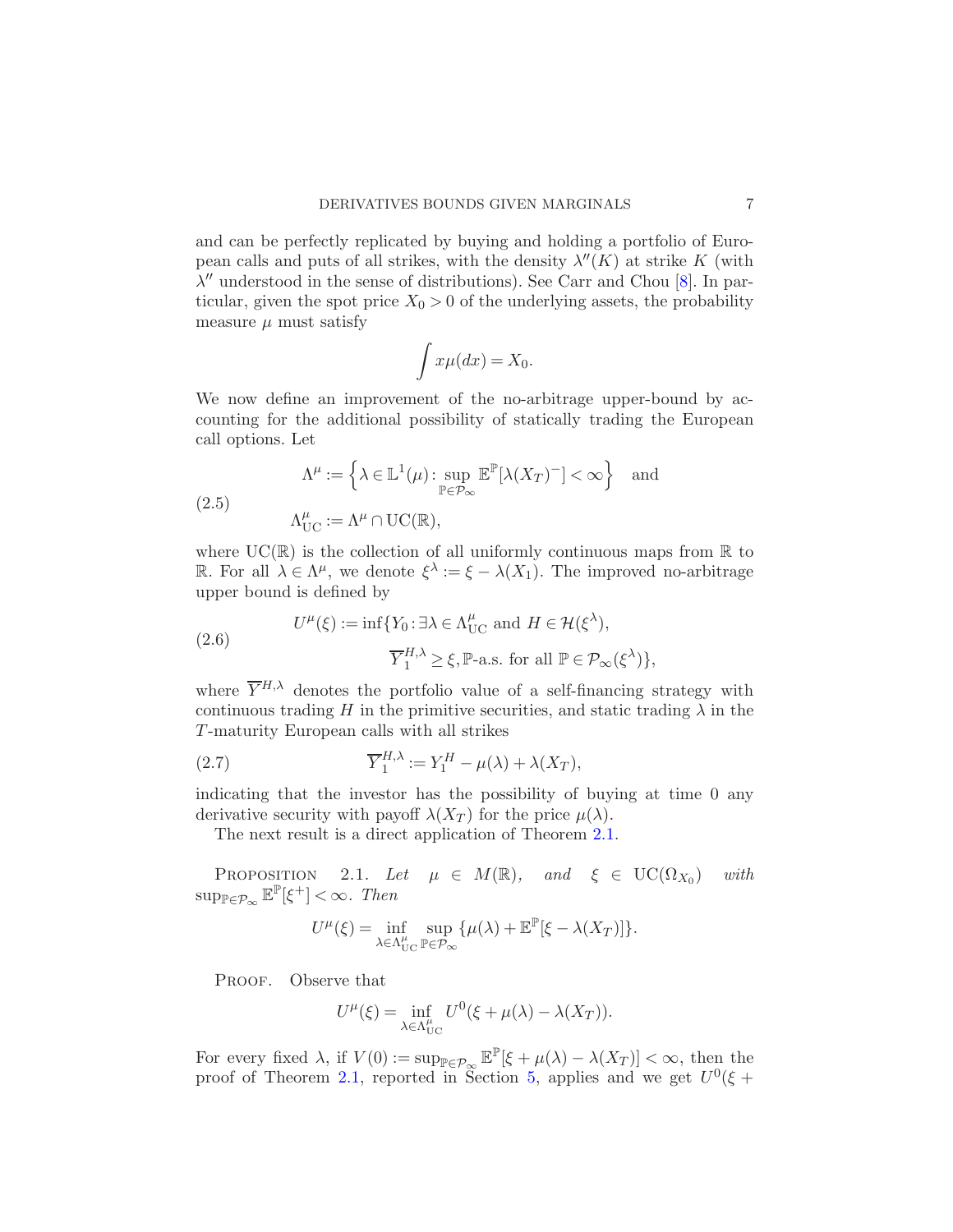$\mu(\lambda) - \lambda(X_T) = V(0)$ . On the other hand, if  $V(0) = \infty$ , then notice from the proof of Theorem [2.1](#page-5-1) that the inequality  $U^0(\xi + \mu(\lambda) - \lambda(X_T)) \ge V(0)$ is still valid in this case, and therefore  $U^0(\xi + \mu(\lambda) - \lambda(X_T)) = V(0)$ .  $\Box$ 

<span id="page-8-1"></span>REMARK 2.3. As a sanity check, let us consider the case  $\xi = g(X_T)$ , for some uniformly continuous function g with  $\mu(|g|) < \infty$  and  $\sup_{\mathbb{P}\in\mathcal{P}_{\infty}}\mathbb{E}^{\mathbb{P}}[|g(X_T)|]<\infty$ , and let us verify that  $U^{\mu}(\xi)=\mu(g).$ 

First, since  $g \in \Lambda_{\text{UC}}^{\mu}$ , we may take  $\lambda = g$ , and it follows from the dual formulation of Proposition [2.1](#page-7-0) that  $U^{\mu}(\xi) \leq \mu(g)$ . On the other hand, it is easily seen that

$$
\sup_{\mathbb{P}\in\mathcal{P}_{\infty}}\mathbb{E}^{\mathbb{P}}[g(X_T)] = g^{\text{conc}}(X_0),
$$

where  $g^{\text{conc}}$  is the smallest concave majorant of g. Then, it follows from the dual formulation of Proposition [2.1](#page-7-0) that  $U^{\mu}(\xi) = \inf_{\lambda \in \Lambda_{\text{UC}}^{\mu}} \mu(\lambda) + (g - \xi)$  $\lambda$ )<sup>conc</sup>(X<sub>0</sub>) ≥ inf<sub> $\lambda \in \Lambda_{\text{UC}}^{\mu}$   $\mu(\lambda) + \mu(g - \lambda) = \mu(g)$  as expected.</sub>

REMARK 2.4. Similar to the SEP approach, the dual formulation of Proposition [2.1](#page-7-0) gives access to the optimal hedging strategy and the worst case model. This requires that we prove an additional existence result of a solution to the inf-sup problem  $(\lambda^*, \mathbb{P}^*)$ . Then  $\lambda^*$  is the optimal T-maturity vanilla profile, and  $\mathbb{P}^*$  is the worst case model corresponding to the upper bound. The optimal dynamic hedging strategy in the underlying asset is, as usual, obtained by representation of the residual security  $\xi - \lambda^*(X_T)$ ; see the proof of Theorem [2.1](#page-5-1) in Section [5.](#page-21-0)

REMARK 2.5. The dual formulation of Proposition [2.1](#page-7-0) is suitable for numerical approximation. Indeed, for each fixed multiplier  $\lambda$ , the maximization problem is a (singular) stochastic control problem which may be approximated by finite differences or Monte Carlo methods. Then optimization stage with respect to  $\lambda$  requires an additional iteration. This issue is addressed in Tan and Bonnans [\[5](#page-24-7)] and Tan and Touzi [\[38](#page-25-5)].

2.5. Connection with optimal transportation theory. As an alternative point of view, one may directly imbed in the no-arbitrage bounds the calibration constraint that the risk neutral marginal distribution of  $B_T$  is given by  $\mu$ .

For convenience of comparison with the optimal transportation theory, the discussion of this subsection will be focused on the no-arbitrage lower bound. A natural formulation of the calibration adjusted no-arbitrage lower bound is

<span id="page-8-0"></span>(2.8) 
$$
\ell(\xi,\mu) := \inf \{ \mathbb{E}^{\mathbb{P}}[\xi] : \mathbb{P} \in \mathcal{P}_{\infty}, X_0 \sim_{\mathbb{P}} \delta_{X_0} \text{ and } X_T \sim_{\mathbb{P}} \mu \},
$$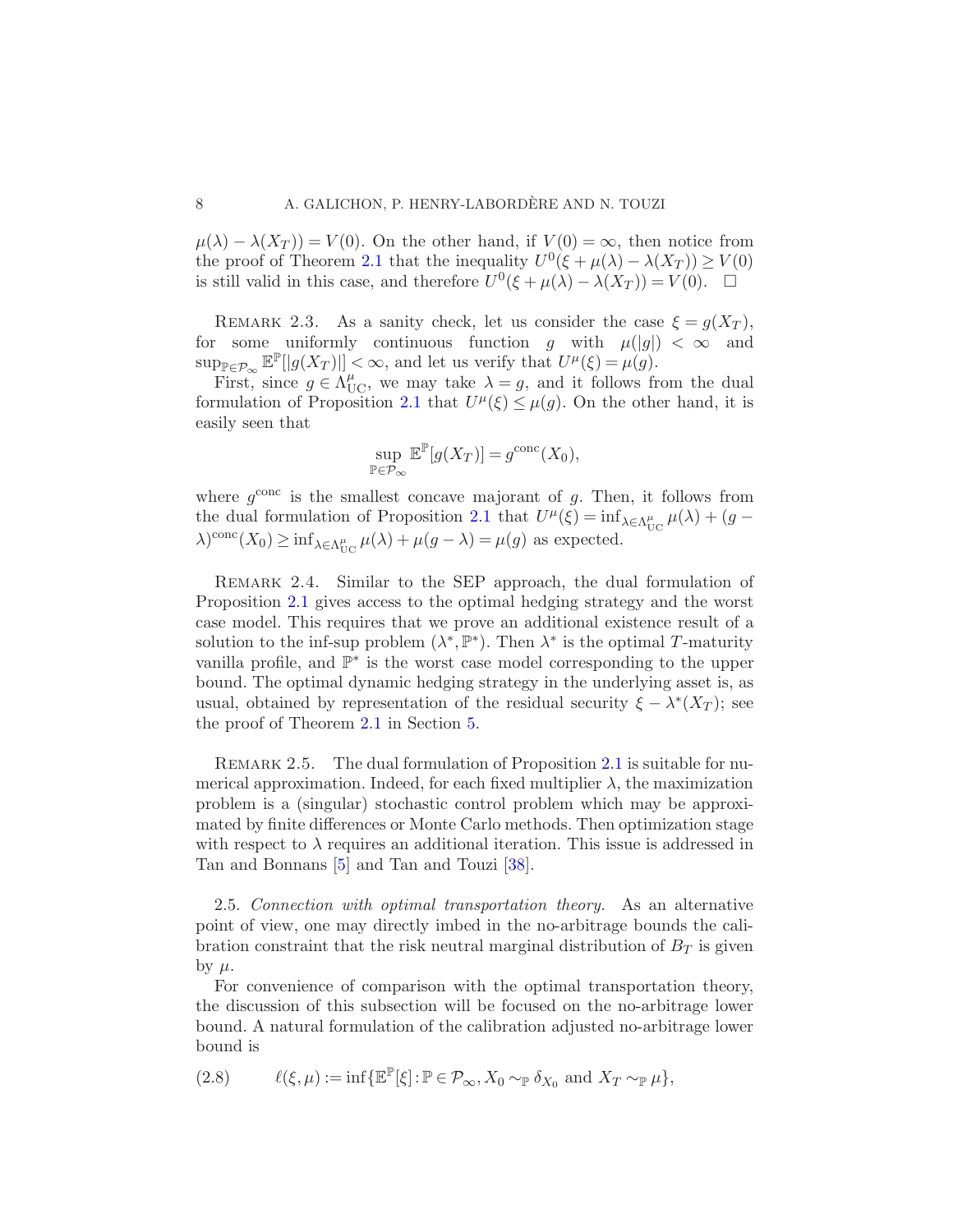where  $\delta_{X_0}$  denotes the Dirac mass at the point  $X_0$ . We observe that a direct proof that  $\ell(\xi,\mu)$  coincides with the corresponding sub-hedging cost is not obvious in the present context.

Under this form, the problem appears as minimizing the coupling criterion  $E^{\mathbb{P}}[\xi]$  which involves the law of the process X under  $\mathbb{P}$ , over all those probability measures  $\mathbb{P} \in \mathcal{P}_{\infty}$  such that the marginal distributions of X at times  $0$  and  $T$  are fixed. This is the general scope of optimal transportation problems as introduced by Monge and Kantorovich; see, for example, Villani [\[39\]](#page-25-4) and Mikami and Thieulen [\[26](#page-25-15)]. Motivated by the present financial application, Tan and Touzi [\[38\]](#page-25-5) extended the Kantorovich duality as described below. However, the above problem  $\ell(\xi,\mu)$  does not satisfy the assumptions in [\[38\]](#page-25-5) so that none of the results contained in this literature apply to our context.

The classical approach in optimal transportation consists of deriving a dual formulation for problem [\(2.8\)](#page-8-0) by means of the classical convex duality theory. Recall that  $M(\mathbb{R}_+)$  denotes the collection of all probability measures on  $\mathbb{R}_+$ . Then, the Legendre dual with respect to  $\mu$  is defined by

$$
\ell^*(\xi,\lambda) := \sup_{\mu \in M(\mathbb{R}_+)} \{ \mu(\lambda) - \ell(\xi,\mu) \} \quad \text{for all } \lambda \in C_b^0(\mathbb{R}_+)
$$

the set of all bounded continuous functions from  $\mathbb{R}_+$  to  $\mathbb{R}$ . Direct calculation shows that

$$
\ell^*(\xi,\lambda) = \sup \{ \mathbb{E}^{\mathbb{P}}[\lambda(X_T) - \xi] : \mu \in M(\mathbb{R}_+), \mathbb{P} \in \mathcal{P}_{\infty}, X_0 \sim_{\mathbb{P}} \delta_{X_0} \text{ and } X_T \sim_{\mathbb{P}} \mu \}
$$
  
=  $\sup \{ \mathbb{E}^{\mathbb{P}}[\lambda(X_T) - \xi] : \mathbb{P} \in \mathcal{P}_{\infty}, X_0 \sim_{\mathbb{P}} \delta_{X_0} \}.$ 

Observe that the latter problem is a standard (singular) diffusion control problem.

It is easily checked that  $\ell$  is convex in  $\mu$ . However, due to the absence of a uniform bound on the quadratic variation of X under  $\mathbb{P} \in \mathcal{P}_{\infty}$ , it is not obvious whether it is lower semicontinuous with respect to  $\mu$ . If the latter property were true, then the equality  $\ell^{**} = \ell$  provides

$$
\ell(\xi,\mu) = \sup_{\lambda \in C_b^0} {\mu(\lambda) - \ell^*(\xi,\lambda)},
$$

which is formally (up to the spaces choices) the lower bound analogue of the dual formulation of Proposition [2.1.](#page-7-0) A discrete-time analysis of this duality is contained in the parallel work to the present one by Beiglböck, Henry-Labord $\acute{e}$ re and Penkner  $[3]$ . We also observe that, for special cases of payoffs  $\xi$ , this duality was implicitly proved in the previous literature based on the SEP approach; see, for example, Cox, Hobson and Oblój [\[10](#page-24-15)].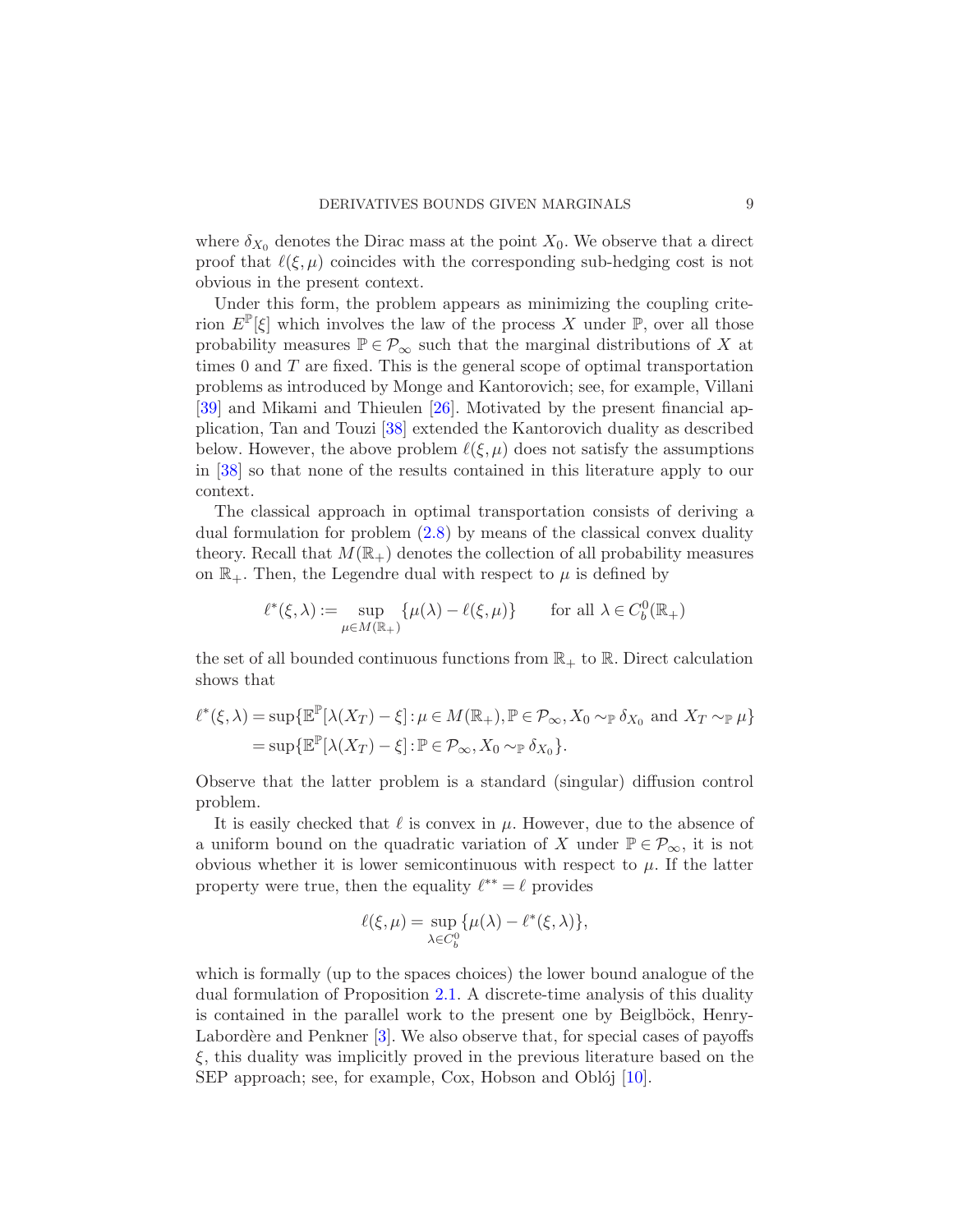<span id="page-10-0"></span>3. Application to lookback derivatives. Throughout this section, we consider the one dimensional case  $d = 1$ . The derivative security is defined by the lookback payoff

(3.1) 
$$
\xi = g(X_T^*) \quad \text{where } X_T^* := \max_{t \leq T} X_t
$$

and

(3.2) 
$$
g: \mathbb{R} \longrightarrow \mathbb{R}_+
$$
 is a  $C^1$  nondecreasing function.

Our main interest is to show that the optimal upper bound given by Proposition [2.1,](#page-7-0)

<span id="page-10-2"></span>
$$
U^{\mu}(\xi) = \inf_{\lambda \in \Lambda_{\text{UC}}^{\mu}} \{ \mu(\lambda) + u^{\lambda}(0, X_0, X_0) \}
$$

reproduces the already known bound corresponding to the Azema–Yor solution to the Skorohod embedding problem. Here,  $u^{\lambda}$  is the value function of the dynamic version of stochastic control problem

<span id="page-10-1"></span>
$$
(3.3) \quad u^{\lambda}(t,x,m) := \sup_{\mathbb{P} \in \mathcal{P}_{\infty}} \mathbb{E}^{\mathbb{P}}[g(M_T^{t,x,m}) - \lambda(X_T^{t,x})], \qquad t \le T, (x,m) \in \Delta,
$$

where  $\Delta := \{(x, m) \in \mathbb{R}^2 : x \leq m\}$ , and

$$
X_u^{t,x} := x + (B_u - B_t), \qquad M_u^{t,x,m} := m \vee \max_{t \le r \le u} X_r^{t,x}, \qquad 0 \le t \le u \le T.
$$

When the time origin is zero, we shall simply write  $X_u^x := X_u^{0,x}$  and  $M_u^{x,m} :=$  $M_u^{0,x,m}$ .

For the subsequent analysis, we also claim that

(3.4) 
$$
U^{\mu}(\xi) = \inf_{\lambda \in \Lambda^{\mu}} \{ \mu(\lambda) + u^{\lambda}(0, X_0, X_0) \},
$$

where  $\Lambda^{\mu}$  is defined in [\(2.5\)](#page-7-1). This follows from the recent extension by [\[33](#page-25-14)], which appeared during the revision of this paper (see Remark [2.1\)](#page-6-1), and avoids placing further conditions on  $\mu$  to ensure that the function  $\lambda^*$  defined in [\(3.14\)](#page-12-0) below is uniformly continuous.

3.1. Formulation in terms of optimal stopping. We first convert the optimization problem  $u^{\lambda}$  into an infinite horizon optimal stopping problem.

PROPOSITION 3.1. For any  $\lambda \in \Lambda^{\mu}$ , the functions  $u^{\lambda}$  is independent of t and

(3.5) 
$$
u^{\lambda}(x,m) = \sup_{\tau \in \mathcal{T}_{\infty}} \mathbb{E}^{\mathbb{P}_{0}}[g(M_{\tau}^{x,m}) - \lambda(X_{\tau}^{x})] \quad \text{for all } (x,m) \in \Delta,
$$

where  $\mathcal{T}_{\infty}$  is the collection of all stopping times  $\tau$  such that the stopped process  $\{X_{t \wedge \tau}, t \geq 0\}$  is a  $\mathbb{P}_0$ -uniformly integrable martingale.

PROOF. The present argument is classical, but we could not find a clear reference. We therefore report it for completeness.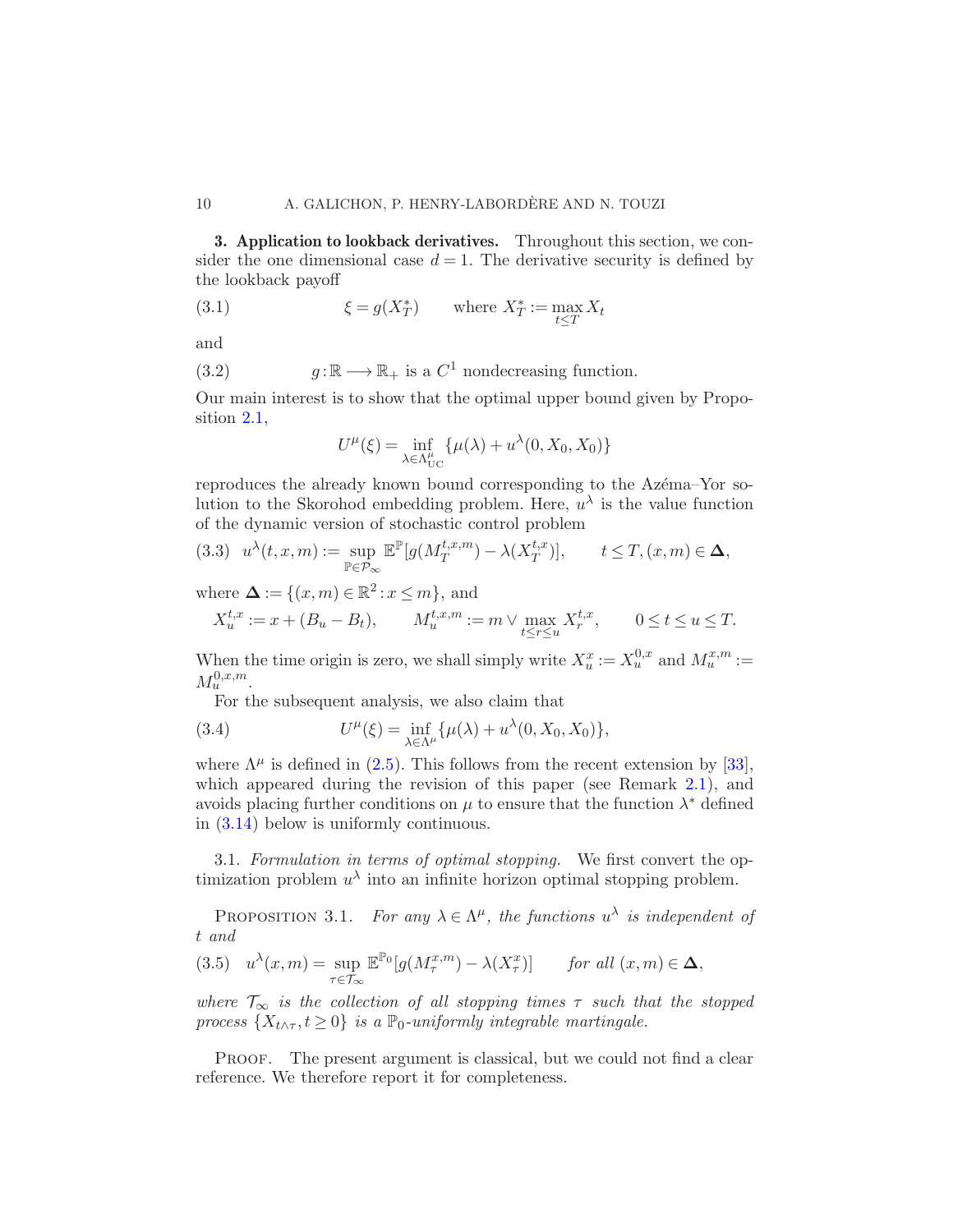By the definition of  $\mathcal{P}_{\infty}$ , we may write the stochastic control problem [\(3.3\)](#page-10-1) in its strong formulation

$$
u^{\lambda}(t,x,m) := \sup_{\sigma \in \Sigma^{+}} \mathbb{E}^{\mathbb{P}_{0}}[g(M_{T}^{\sigma,t,x,m}) - \lambda(X_{T}^{\sigma,t,x}) | (X_{t}^{\sigma,t,x}, M_{t}^{\sigma,t,x,m}) = (x,m)],
$$

where

$$
X^{\sigma,t,x}_s = x + \int_t^s \sigma_r \, dB_r, \qquad M^{\sigma,t,x,m}_s := m \vee \max_{t \leq r \leq s} X^{\sigma,t,x}_r, \qquad 0 \leq t \leq s \leq T
$$

and  $\Sigma^+$  is the set of all nonnegative progressively measurable processes, with  $\int_0^T \sigma_s^2 ds < \infty$ , and such that the process  $\{X_s^{\sigma,t,x}, t \le s \le T\}$  is a uniformly integrable martingale.

We shall denote  $\phi(x,m) := q(m) - \lambda(x)$ .

(1) For a stopping time  $\tau \in \mathcal{T}_{\infty}$ , we define the processes  $\sigma_t^{\tau} := \mathbf{1}_{\{\tau \wedge (t/(T-t))\}}$ and  $X_t^{\sigma^{\tau}}$  $\sigma_t^{\sigma} := \int_0^t \sigma_s^{\tau} dB_s, t \in [t, T].$  Then the corresponding measure  $\mathbb{P}^{\sigma^{\tau}} :=$  $\mathbb{P}_0 \circ (X^{\sigma^{\tau}})^{-1} \in \mathcal{P}_{\infty}$ , and

<span id="page-11-0"></span>(3.6) 
$$
\sup_{\tau \in \mathcal{T}_{\infty}} \mathbb{E}^{\mathbb{P}_0}[\phi(X_{\tau}, M_{\tau})] \leq \sup_{\mathbb{P} \in \mathcal{P}_{\infty}} \mathbb{E}^{\mathbb{P}}[\phi(X_{\tau}, M_{\tau})].
$$

(2) To obtain the reverse inequality, we observe by the Dambis–Dubins– Schwarz theorem (see, e.g., Karatzas and Shreve [\[23](#page-25-16)], Theorem 3.4.6) that the law of  $(X, M)$  under  $\mathbb{P} = \mathbb{P}^{\sigma} \in \mathcal{P}_{\infty}$  is the same as the law of  $(X_{\tau}, M_{\tau})$ under  $\mathbb{P}_0$  where  $\tau := \int_{\Omega}^T \sigma_t^2 dt$  is a stopping time with respected to the timechanged filtration  $\{\mathcal{F}_{T_t}^B, t \geq 0\}$ ,  $T_t := \inf\{s : \langle B \rangle_s > t\}$ . In order to convert to the context of the canonical filtration of  $B$ , we use the result of Szpirglas and Mazziotto  $[37]$ . This allows us to conclude that equality holds in  $(3.6)$ .  $\Box$ 

In view of the previous results, we are reduced to the problem

(3.7) 
$$
U^{\mu}(\xi) := \inf_{\lambda \in \Lambda_0^{\mu}} \{ \mu(\lambda) + u^{\lambda}(X_0, X_0) \},
$$

where

$$
u^{\lambda}(X_0, X_0) := \sup_{\tau \in \mathcal{T}_{\infty}} J(\lambda, \tau), \qquad J(\lambda, \tau) := \mathbb{E}^{\mathbb{P}_0}[g(X_{\tau}^*) - \lambda(X_{\tau})]
$$

and the set  $\Lambda^{\mu}$  of [\(2.5\)](#page-7-1) translates in the present context to

(3.8) 
$$
\Lambda_0^{\mu} = \left\{ \lambda \in \mathbb{L}^1(\mu) : \sup_{\tau \in \mathcal{T}_{\infty}} \mathbb{E}[\lambda(X_{\tau})^{-}] < \infty \right\}.
$$

3.2. The main result. The endpoints of the support of the distribution  $\mu$  are denoted by

$$
\ell^{\mu} := \sup\{x : \mu([x,\infty)) = 1\} \text{ and } r^{\mu} := \inf\{x : \mu((x,\infty)) = 0\}.
$$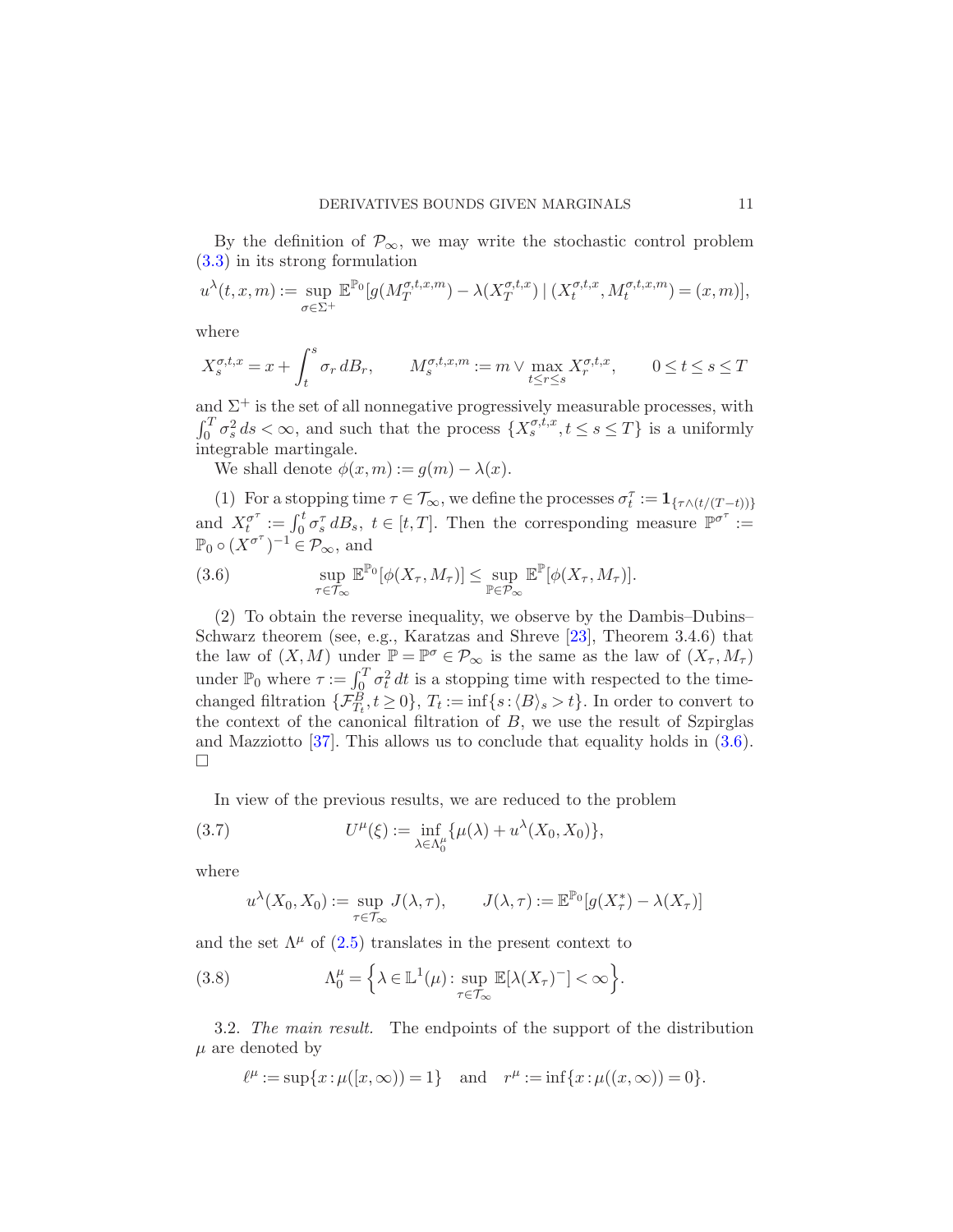The Azema–Yor solution of the *Skorohod embedding problem* is defined by means of the so-called barycenter function,

<span id="page-12-1"></span>(3.9) 
$$
b(x) := \frac{\int_{[x,\infty)} y \mu(dy)}{\mu([x,\infty))} \mathbf{1}_{\{x < r^{\mu}\}} + x \mathbf{1}_{\{x \ge r^{\mu}\}}, \qquad x \ge 0.
$$

<span id="page-12-2"></span>REMARK 3.1. Hobson [\[20](#page-25-2)] observed that the barycenter function can be alternatively defined as the left-continuous inverse to the following function  $\beta$ . Given the European calls prices  $c(x) := \int (y - x)^{+} \mu(dy)$  and  $X_0 =$  $\int y \mu(dy)$ , define the function

(3.10) 
$$
\beta(x) := \max \left\{ \operatorname*{arg\,min}_{y < x} \frac{c(y)}{x - y} \right\}
$$
 for  $x \in [X_0, r^\mu)$ ,  
\n(3.11)  $\beta(x) = \ell^\mu$  for  $x \in [0, X_0)$  and  $\beta(x) = x$  for  $x \in [r^\mu, \infty)$ .  
\nOn  $[X_0, r^\mu)$ ,  $\beta(x)$  is the largest minimizer of the function  $y \mapsto c(y)/(x - y)$   
\non  $(-\infty, x)$ . Then,  $\beta$  is nondecreasing, right-continuous, and  $\beta(x) < x$  for  
\nall  $x \in [X_0, r^\mu)$ . Notice that  $\beta(X_0) = \ell^\mu := \sup\{x : \mu((0, x]) > 0\}$ .

Finally, we introduce the Hardy–Littlewood transform  $\mu^{\text{HL}}$  of  $\mu$ ,

(3.12) 
$$
\mu^{\text{HL}}([y,\infty)) := \inf_{\xi < y} \frac{c(y)}{y - \xi} = \frac{c(\beta(y))}{y - \beta(y)} \quad \text{for all } y \ge 0,
$$

where the functions c and  $\beta$  are defined in the previous remark; see Proposition  $4.10(c)$  in Carraro, El Karoui and Oblój [\[9](#page-24-16)].

The following result is a combination of [\[20,](#page-25-2) [32\]](#page-25-18). Our objective is to derive it directly from the dual formulation of Proposition [2.1.](#page-7-0) Let

(3.13) 
$$
\tau^* := \inf\{t > 0 : X_t^* \ge b(X_t)\}
$$

and

(3.14) 
$$
\lambda^*(x) := \int_{\ell^{\mu}}^x \int_{\ell^{\mu}}^y g'(b(\xi)) \frac{b(d\xi)}{b(\xi) - \xi} dy; \qquad x < r^{\mu}.
$$

Notice that  $\lambda^* \in [0, \infty]$  as the integral of a nonnegative function. To see that  $\lambda^* < \infty$ , we compute by the Fubini theorem that

<span id="page-12-4"></span><span id="page-12-0"></span>
$$
\lambda^*(x) = \int_{\ell^{\mu}}^{x} g'(b(\xi)) \frac{x - \xi}{b(\xi) - \xi} b(d\xi)
$$

<span id="page-12-3"></span>and we observe that  $(x - \xi)/(b(\xi) - \xi)$  is bounded near  $\ell^{\mu}$ . Then  $\lambda^*(x) \leq$  $C(x)[g(b(x)) - g(X_0)] < \infty$  for some constant  $C(x)$  depending on x.

THEOREM 3.1. Let  $\mu \in M(\mathbb{R})$ , and  $\xi = g(X_T^*)$  for some  $C^1$  nondecreasing function g satisfying  $\sup_{\mathbb{P}\in\mathcal{P}_{\infty}}\mathbb{E}^{\mathbb{P}}[\xi^+] < \infty$ , and  $\mu^{\text{HL}}(g) < \infty$ . Then

$$
U^{\mu}(\xi) = \mu(\lambda^*) + J(\lambda^*, \tau^*) = \mu^{\text{HL}}(g).
$$

The proof is reported in the subsequent section.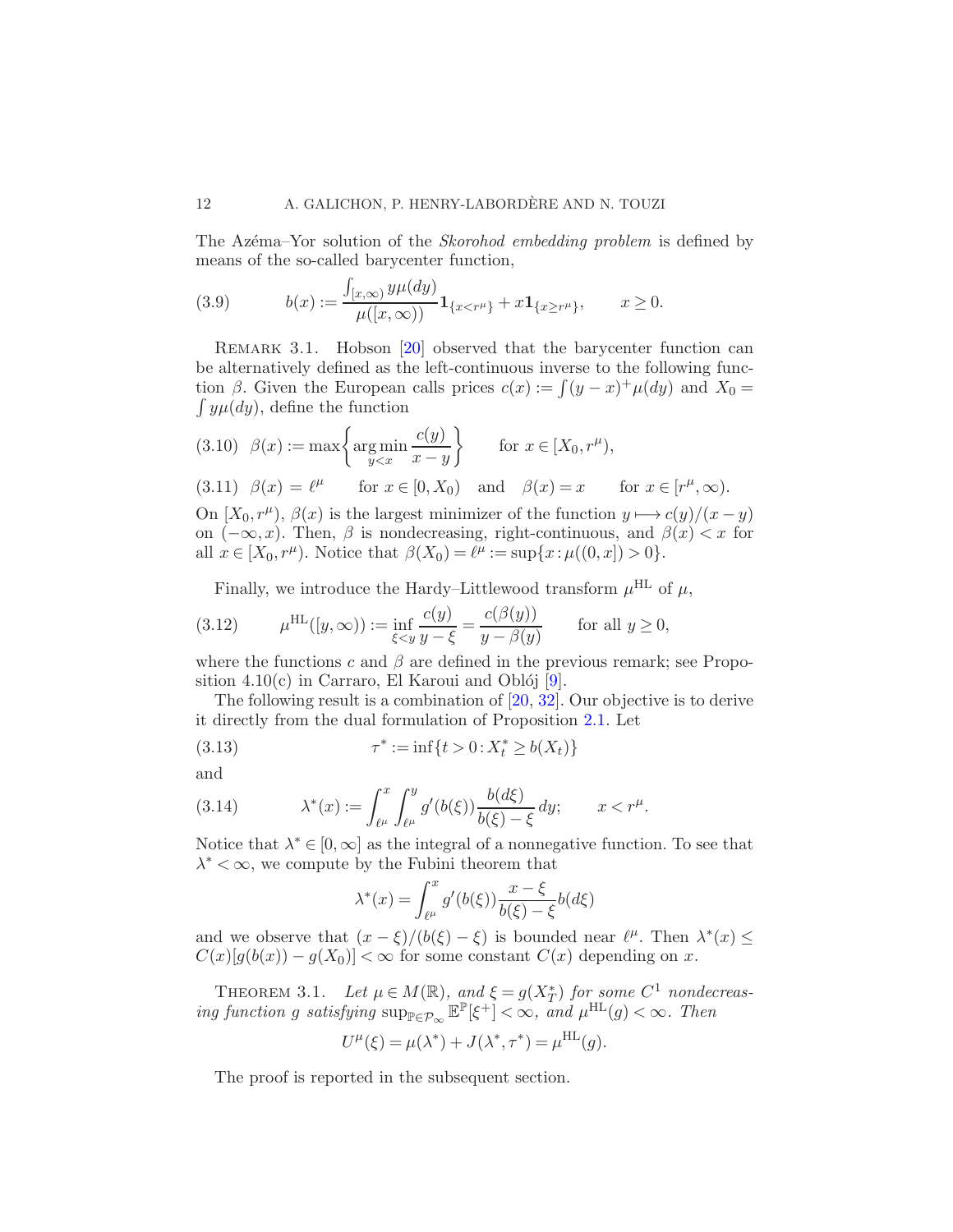3.3. An upper bound for the optimal upper bound. In this section, we prove that

<span id="page-13-5"></span>(3.15) 
$$
U^{\mu}(\xi) \leq \mu(\lambda^*) + J(\lambda^*, \tau^*).
$$

Our first step is to use the following construction due to Peskir [\[32\]](#page-25-18) which provides a guess of the value function  $u^{\lambda}$  for functions  $\lambda$  in the subset

(3.16) 
$$
\hat{\Lambda}_0^{\mu} := {\lambda \in \Lambda_0^{\mu} : \lambda \text{ is convex}}.
$$

By classical tools from stochastic control theory, the value function  $u^{\lambda}(x,m)$ is expected to solve the dynamic programming equation

<span id="page-13-0"></span>(3.17) 
$$
\min\{u^{\lambda} - g + \lambda, -u_{xx}^{\lambda}\} = 0 \quad \text{on } \Delta \text{ and}
$$

$$
u_m^{\lambda}(m, m) = 0 \quad \text{for } m \in \mathbb{R}.
$$

The first part of the above DPE is an ODE for which  $m$  appears only as a parameter involved in the domain on which the ODE must hold. Since we are restricting to convex  $\lambda$ , one can guess a solution of the form

<span id="page-13-3"></span>
$$
(3.18) \quad v^{\psi}(x,m) := g(m) - \lambda(x \wedge \psi(m)) - \lambda'(\psi(m))(x - x \wedge \psi(m)),
$$

that is,  $v^{\psi}(x,m) = g(m) - \lambda(x)$  for  $x \leq \psi(m)$  and is given by the tangent at the point  $\psi(m)$  for  $x \in [\psi(m), m]$ . For later use, we observe that for  $x \in [\psi(m), m],$ 

<span id="page-13-4"></span>(3.19)  

$$
v^{\psi}(x,m) = g(m) - \lambda(\psi(m)) + \int_{\psi(m)}^{x} \frac{\partial}{\partial y} {\lambda'(y)(x - y)} dy
$$

$$
= g(m) - \lambda(x) + \int_{\psi(m)}^{x} (x - y) \lambda''(dy) \quad \text{for } x \in [\psi(m), m],
$$

where  $\lambda''$  is the second derivative measure of the convex function  $\lambda$ .

We next choose the function  $\psi$  in order to satisfy the Neumann condition in [\(3.17\)](#page-13-0). Assuming that  $\lambda$  is smooth, we obtain by direct calculation that the free boundary  $\psi$  must verify the ordinary differential equation (ODE)

<span id="page-13-1"></span>(3.20) 
$$
\lambda''(\psi(m))\psi'(m) = \frac{g'(m)}{m - \psi(m)} \quad \text{for all } m \in \mathbb{R}.
$$

For technical reasons, we need to consider this ODE in the relaxed sense. This contrasts our analysis with that of Peskir [\[32](#page-25-18)] and Oblój [\[30](#page-25-19)]. Since  $\lambda$  is convex, its second derivative  $\lambda''$  is well defined as measure on  $\mathbb{R}_+$ . We then introduce the weak formulation of the ODE [\(3.20\)](#page-13-1),

<span id="page-13-2"></span>(3.21) 
$$
\int_{\psi(B)} \lambda''(dy) = \int_B \frac{g'(m)}{m - \psi(m)} dm \quad \text{for all } B \in \mathcal{B}(\mathbb{R})
$$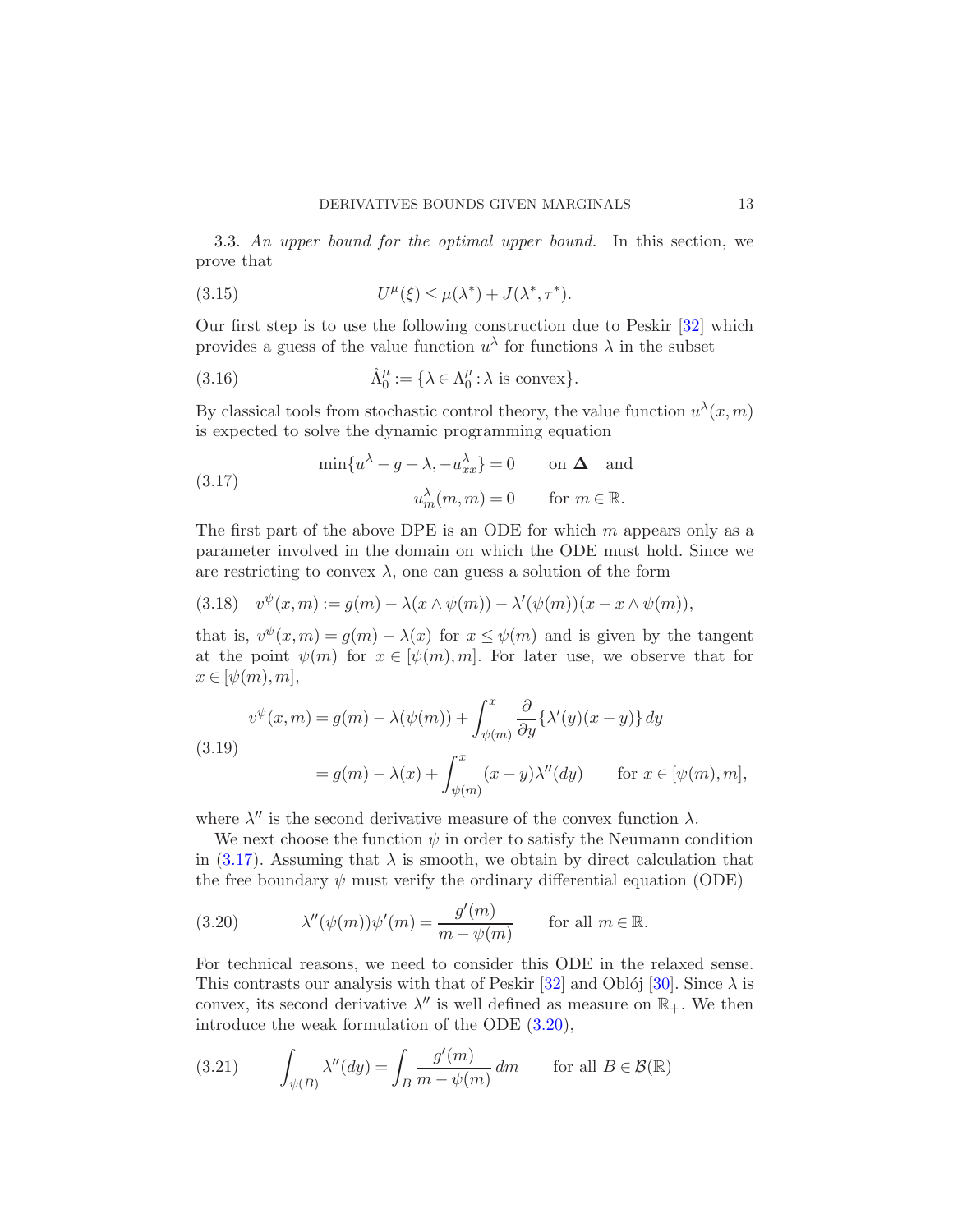and we introduce the collection of all relaxed solutions of [\(3.20\)](#page-13-1),

(3.22) 
$$
\Psi^{\lambda} := \{ \psi \text{ right-continuous: } (3.21) \text{ holds and}
$$

 $\psi(m) < m$  for all  $m \in \mathbb{R}$ .

<span id="page-14-0"></span>REMARK 3.2. For later use, we observe that  $(3.21)$  implies that all functions  $\psi \in \Psi^{\lambda}$  are nondecreasing. Indeed, for  $y_1 \leq y_2$ , it follows from [\(3.21\)](#page-13-2), together with the nondecrease of g in  $(3.2)$  and the convexity of  $\lambda$ , that

$$
\psi(y_2) = (\lambda')^{-1} \left( \lambda'(\psi(y_1) + ) + \int_{y_1}^{y_2} \frac{g'(m)}{m - \psi(m)} dm \right)
$$
  
 
$$
\geq (\lambda')^{-1} (\lambda'(\psi(y_1) +)) \geq \psi(y_1),
$$

where  $(\lambda')^{-1}$  is the right-continuous inverse of the nondecreasing function λ ′ . Then, by direct integration that

the function 
$$
x \mapsto \lambda(x) - \int_{X_0}^x \int_{X_0}^{\psi^{-1}(y)} \frac{g'(\xi)}{\xi - \psi(\xi)} d\xi dy
$$
 is affine,

where  $\psi^{-1}$  is the right-continuous inverse of  $\psi$ . This follows from direct differentiation of the above function in the sense of generalized derivatives.

A remarkable feature of the present problem is that there is no natural boundary condition for the ODE  $(3.20)$  or its relaxation  $(3.21)$ . The following result extends the easy part of the elegant maximality principle proved in Peskir [\[32](#page-25-18)] by allowing for possibly nonsmooth functions  $\lambda$ . We emphasize the fact that our approach does not need the full strength of Peskir's maximality principle.

<span id="page-14-2"></span>LEMMA 3.1. Let  $\lambda \in \hat{\Lambda}_0^{\mu}$  and  $\psi \in \Psi^{\lambda}$  be arbitrary. Then  $u^{\lambda} \leq v^{\psi}$ .

PROOF. We organize the proof in three steps:

(1) We first prove that  $v^{\psi}$  is differentiable in m on the diagonal with

(3.23)  $v_m^{\psi}(m,m) = 0$  for all  $m \in \mathbb{R}$ .

Indeed, since  $\psi \in \Psi_{\lambda}$ , it follows from Remark [3.2](#page-14-0) that

<span id="page-14-1"></span>
$$
\lambda(x) = c_0 + c_1 x + \int_{X_0}^x \int_{X_0}^{\psi^{-1}(y)} \frac{g'(\xi)}{\xi - \psi(\xi)} d\xi \, dy
$$

for some scalar constants  $c_0$ ,  $c_1$ . Plugging this expression into  $(3.18)$ , we see that

$$
v^{\psi}(x,m) = g(m) - \left(c_0 + c_1\psi(m) + \int_{X_0}^{\psi(m)} \int_{X_0}^{\psi^{-1}(y)} \frac{g'(\xi)}{\xi - \psi(\xi)} d\xi dy\right)
$$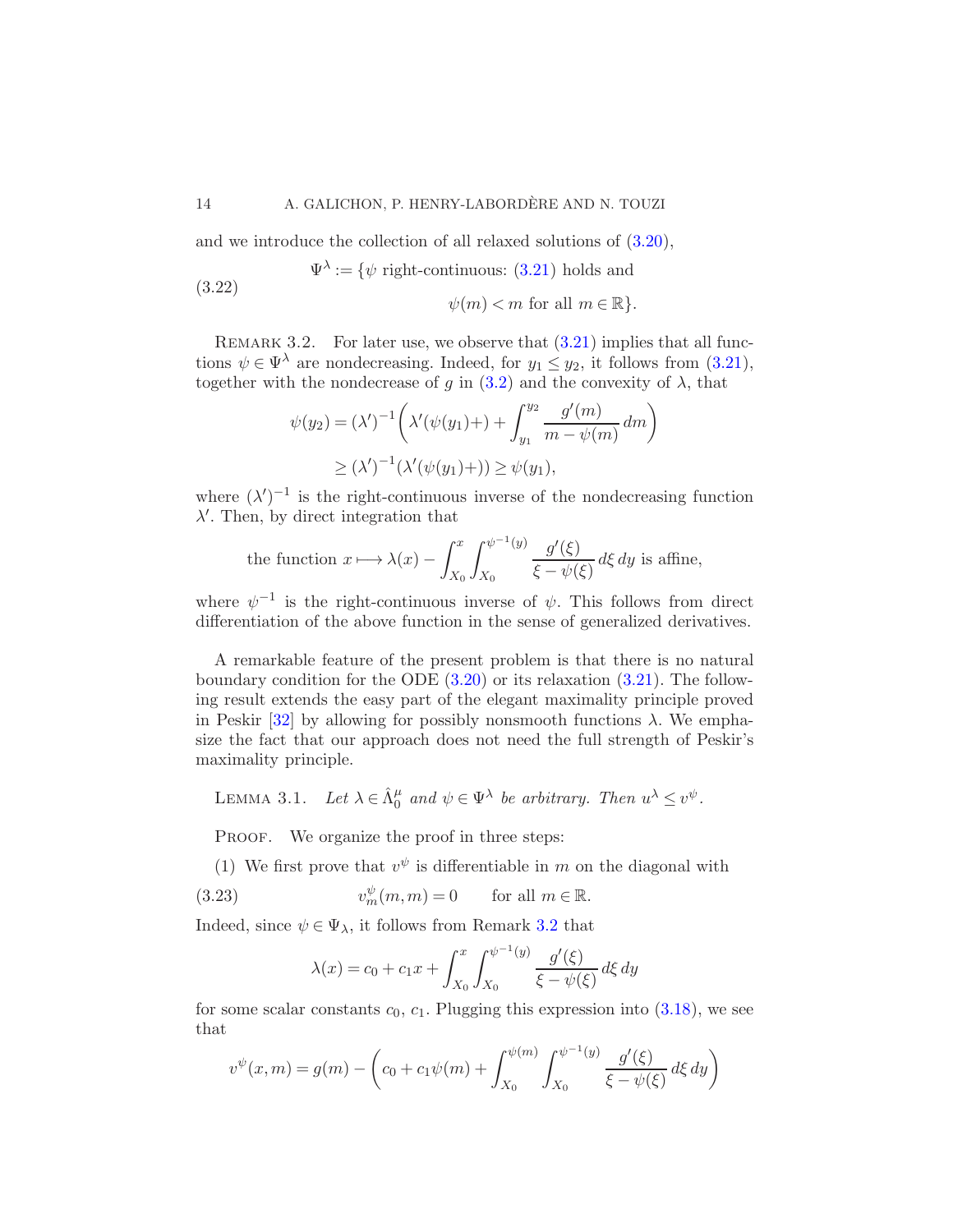$$
- \left(c_1 + \int_{X_0}^m \frac{g'(\xi)}{\xi - \psi(\xi)} d\xi\right) (x - \psi(m))
$$
  
=  $g(m) - c_0 - c_1 x + \int_{X_0}^m \frac{g'(\xi)}{\xi - \psi(\xi)} (\psi(\xi) - x) d\xi,$ 

where the last equality follows from the Fubini theorem together with the fact that g is nondecreasing and  $\psi(\xi) < \xi$ . Since g is differentiable, [\(3.23\)](#page-14-1) follows by direct differentiation with respect to  $m$ .

(2) For an arbitrary stopping time  $\tau \in \mathcal{T}_{\infty}$ , we introduce the stopping times  $\tau_n := \tau \wedge \inf\{t > 0 : |X_t - x| > n\}$ . Since  $v^{\psi}$  is concave in x, as a consequence of the convexity of  $\lambda$ , it follows from the Itô–Tanaka formula that

$$
v^{\psi}(x,m) \ge v^{\psi}(X_{\tau_n}, M_{\tau_n}) - \int_0^{\tau_n} v_x^{\psi}(X_t, M_t) dB_t - \int_0^{\tau_n} v_m^{\psi}(X_t, M_t) dM_t
$$
  
 
$$
\ge g(M_{\tau_n}) - \lambda(X_{\tau_n}) - \int_0^{\tau_n} v_x^{\psi}(X_t, M_t) dB_t - \int_0^{\tau_n} v_m^{\psi}(X_t, M_t) dM_t
$$

by the fact that  $v^{\psi} \geq g - \lambda$ . Notice that  $(M_t - X_t) dM_t = 0$ . Then by the Neumann condition [\(3.23\)](#page-14-1), we have  $v_m^{\psi}(X_t, M_t) dM_t = v_m^{\psi}(M_t, M_t) dM_t = 0$ . Taking expectations in the last inequality, we see that

<span id="page-15-0"></span>(3.24) 
$$
v^{\psi}(x,m) \geq \mathbb{E}_{x,m}[g(M_{\tau_n}) - \lambda(X_{\tau_n})].
$$

(3) We finally take the limit as  $n \to \infty$  in the last inequality. First, recall that  $(X_{t\wedge \tau})_{t\geq 0}$  is a uniformly integrable martingale. Then, by the Jensen inequality,  $\lambda(\bar{X}_{\tau_n}) \leq \mathbb{E}[\lambda(X_{\tau}) | \mathcal{F}_{\tau_n}]$ . Since  $\lambda(X_{\tau})^{\top} \in \mathbb{L}^1(\mathbb{P}^0)$ , this implies that  $\mathbb{E}[\lambda(X_{\tau_n})] \leq \mathbb{E}[\lambda(X_{\tau})]$  where we also used the tower property of conditional expectations. We then deduce from [\(3.24\)](#page-15-0) that

$$
v^{\psi}(x,m) \ge \lim_{n \to \infty} \mathbb{E}_{x,m}[g(M_{\tau_n}) - \lambda(X_{\tau})] = \mathbb{E}_{x,m}[g(M_{\tau}) - \lambda(X_{\tau})]
$$

by the nondecrease of the process  $M$  and the function  $q$  together with the monotone convergence theorem. By the arbitrariness of  $\tau \in \mathcal{T}_{\infty}$ , the last inequality shows that  $v^{\psi} \geq u^{\lambda}$ .  $\Box$ 

Our next result involves the function

(3.25)

$$
\varphi(x,m) := \frac{c(x) - c_0(x)\mathbf{1}_{m
$$

with  $c_0(x) := (X_0 - x)^+, (x, m) \in \Delta$ 

<span id="page-15-1"></span>and we recall that  $c(x) := \int (\xi - x)^{+} \mu(d\xi)$  is the (given) European call price with strike x.

LEMMA 3.2. For  $\lambda \in \hat{\Lambda}_0^{\mu}$  and  $\psi \in \Psi^{\lambda}$ , we have

$$
\mu(\lambda) + u^{\lambda}(X_0, X_0) \le g(X_0) + \int \varphi(\psi(m), m) g'(m) dm.
$$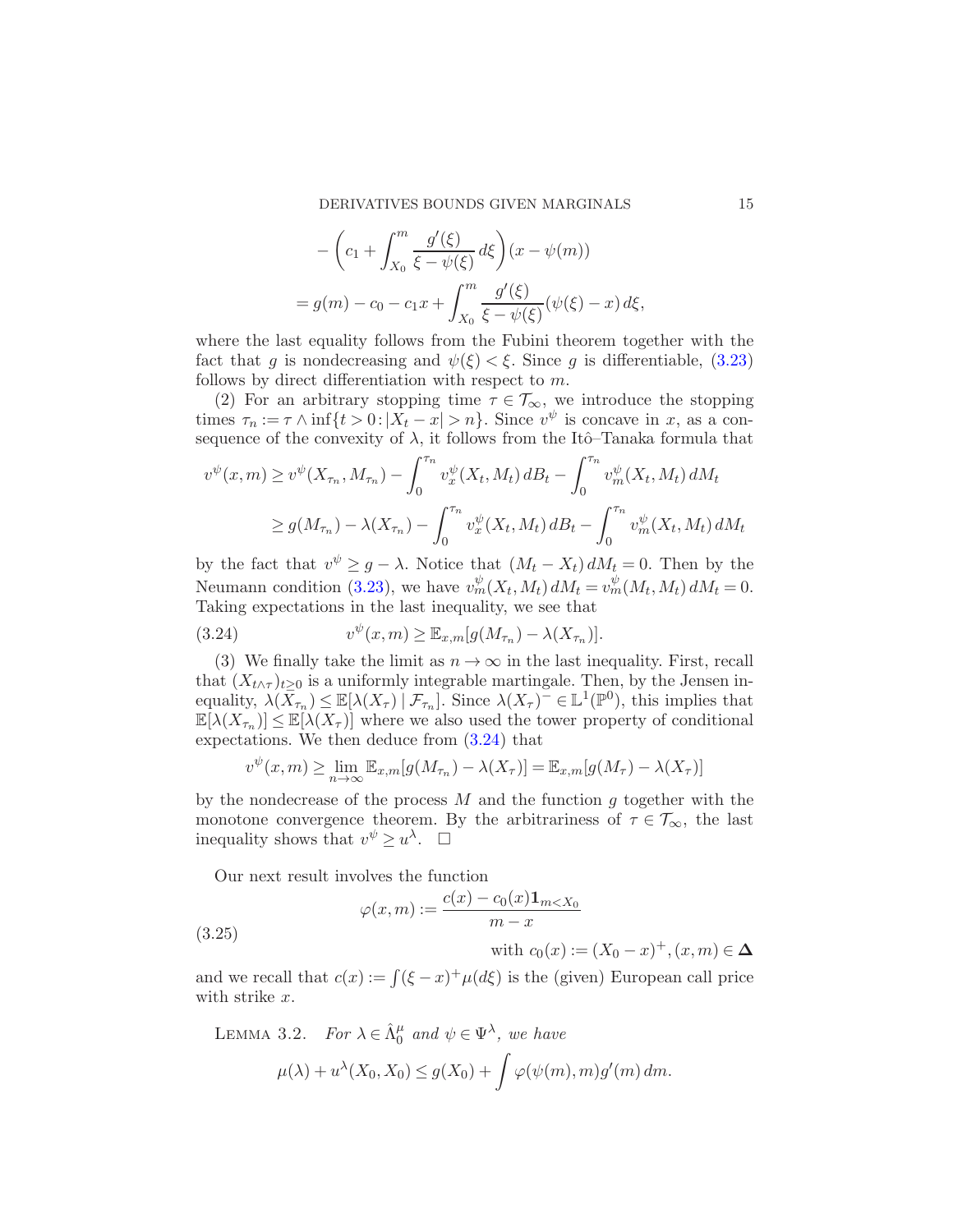PROOF. (1) Let  $\alpha \in \mathbb{R}_+$  be an arbitrary point of differentiability of  $\lambda$ . Then

$$
\lambda(x) = \lambda(\alpha) + \lambda'(\alpha)(x - \alpha) + \int_{\alpha}^{x} (x - y)\lambda''(dy).
$$

Integrating with respect to  $\mu - \delta_{X_0}$  and taking  $\alpha < X_0$ , this provides

$$
\mu(\lambda) - \lambda(X_0)
$$
  
=  $\lambda'(\alpha) \left( \int x\mu(dx) - X_0 \right) + \int \left( \int_\alpha^x (x - y) \lambda''(dy) \right) (\mu - \delta_{X_0})(dx)$   
=  $-\int_\alpha^{X_0} (X_0 - y) \lambda''(dy) + \int \mathbf{1}_{\{x \ge \alpha\}} \int_\alpha^x (x - y)^+ \lambda''(dy) \mu(dx)$   
+  $\int \mathbf{1}_{\{x < \alpha\}} \int_x^\alpha (y - x) \lambda''(dy) \mu(dx).$ 

Then sending  $\alpha$  to  $\ell^{\mu}$ , it follows from the convexity of  $\lambda$  together with the monotone convergence theorem that

$$
\mu(\lambda) - \lambda(X_0) = \int (c - c_0)(y) \lambda''(dy).
$$

(2) By the inequality in Lemma [3.1,](#page-14-2) together with [\(3.19\)](#page-13-4), we now compute that

$$
\mu(\lambda) + u^{\lambda}(X_0, X_0)
$$
  
\n
$$
\leq g(X_0) + \int (c(y) - c_0(y)(1_{\{y < X_0\}} - 1_{\{\psi(X_0) < y < X_0\}}))\lambda''(dy)
$$
  
\n
$$
= g(X_0) + \int (c(y) - c_0(y)1_{\{y < \psi(X_0)\}})\lambda''(dy).
$$

We next use the ODE [\(3.20\)](#page-13-1) satisfied by  $\psi$  in the distribution sense. This provides

$$
\mu(\lambda) + u^{\lambda}(X_0, X_0) \le g(X_0) + \int \frac{c(\psi(m)) - c_0(\psi(m)) \mathbf{1}_{\{m < X_0\}}}{m - \psi(m)} g'(m) \, dm.
$$

Here, we observe that the endpoints in the last integral can be taken to 0 and  $\infty$  by the nonnegativity of the integrand.  $\square$ 

We now have all ingredients to express the upper bound  $(3.15)$  explicitly in terms of the barycenter function  $b$  of  $(3.9)$ .

LEMMA 3.3. For a nondecreasing  $C^1$  payoff function g, we have

$$
\inf_{\lambda \in \Lambda_0^{\mu}} {\{\mu(\lambda) + u^{\lambda}(X_0, X_0)\}} \leq \mu^{\text{HL}}(g).
$$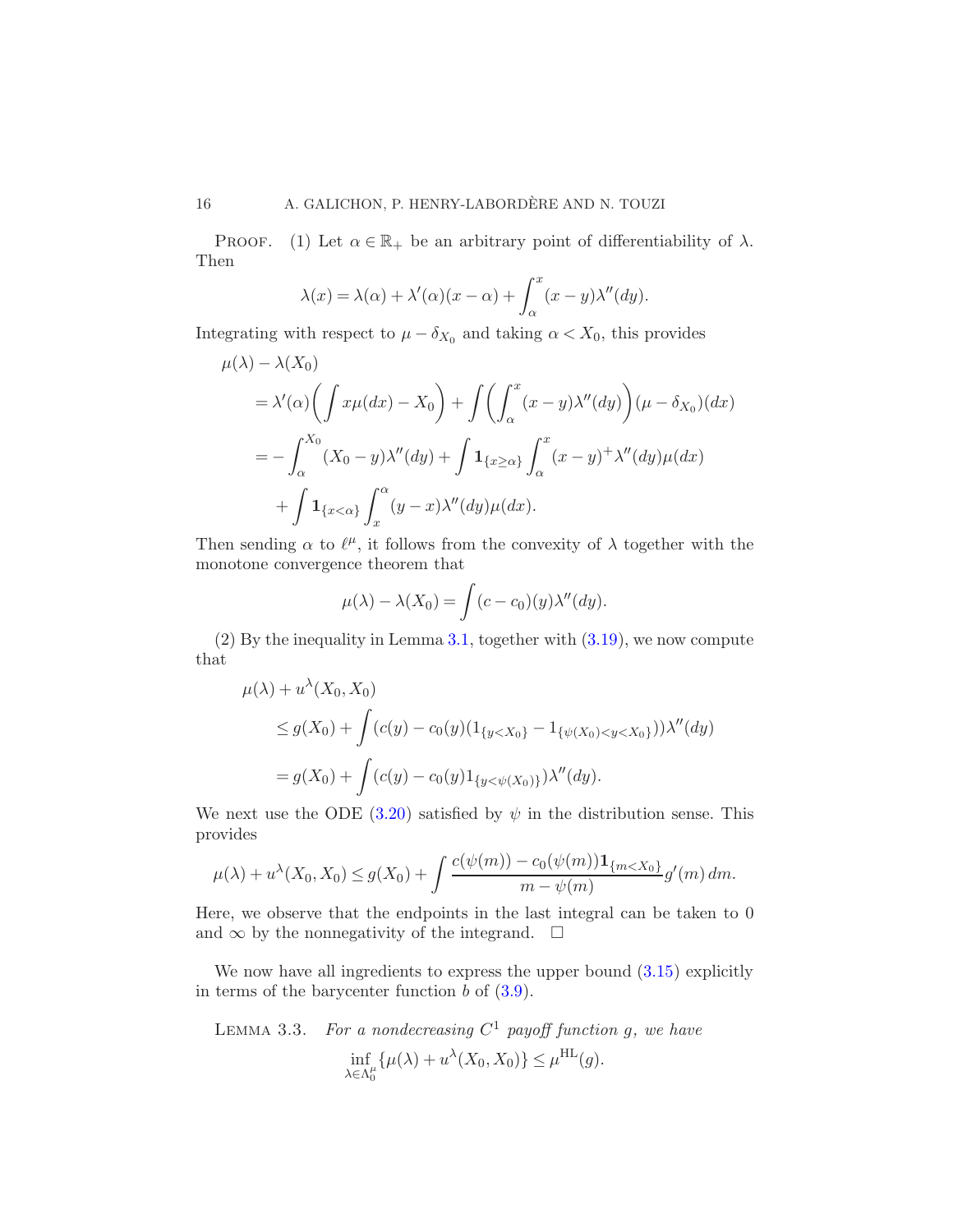<span id="page-17-0"></span>PROOF. Since  $\hat{\Lambda}_{0}^{\mu} \subset \Lambda_{0}^{\mu}$  $_{0}^{\mu}$ , we compute from Lemma [3.2](#page-15-1) that

$$
\inf_{\lambda \in \Lambda_0^{\mu}} \{\mu(\lambda) + u^{\lambda}(X_0, X_0)\}
$$
\n
$$
\leq \inf_{\lambda \in \hat{\Lambda}_0^{\mu}} \{\mu(\lambda) + u^{\lambda}(X_0, X_0)\}
$$
\n
$$
\leq g(X_0) + \inf_{\lambda \in \hat{\Lambda}_0^{\mu}} \inf_{\psi \in \Psi^{\lambda}} \int \varphi(\psi(m), m) g'(m) \, dm.
$$

In the next two steps, we prove that the last minimization problem on the right-hand side of [\(3.26\)](#page-17-0) can be solved by pointwise minimization inside the integral. Then, in step (3), we compute the induced upper bound.

(1) For all  $\lambda \in \hat{\Lambda}_0^{\mu}$  and  $\psi \in \Psi^{\lambda}$ ,

<span id="page-17-1"></span>
$$
\int \varphi(\psi(m), m) g'(m) \, dm \ge \int \inf_{\xi < m} \varphi(\xi, m) g'(m) \, dm.
$$

Observe that  $c(x) \ge c_0(x)$  for all  $x \ge 0$ , and  $\lim_{x\to 0} c(x) - c_0(x) = 0$ . Then

(3.27) 
$$
\inf_{\xi < m} \varphi(\xi, m) = \varphi(0, m) = 0 \quad \text{for } m < X_0.
$$

On the other hand, it follows from Remark [3.1](#page-12-2) that

(3.28) 
$$
\inf_{\xi < m} \varphi(\xi, m) = \inf_{\xi < m} \frac{c(\xi)}{m - \xi} = \frac{c(\beta(m))}{m - \beta(m)} \quad \text{for } m \ge X_0.
$$

By  $(3.27)$  and  $(3.28)$ , we obtain the lower bound

<span id="page-17-2"></span>
$$
\int \varphi(\psi(m), m) g'(m) dm \ge \int \varphi(\beta(m), m) g'(m) dm.
$$

(2) We now observe that the function  $\beta$ , obtained by pointwise minimization in the previous step, solves the ODE [\(3.21\)](#page-13-2). Therefore, in order to complete the proof, it remains to verify that  $\lambda^* \in \hat{\Lambda}_0^{\mu}$ . The convexity of  $\lambda^*$  is obvious. Also, since  $\lambda^* \geq 0$ , we only need to prove that  $\lambda^* \in \mathbb{L}^1(\mu)$ . By step (1) of the proof of Lemma [3.2,](#page-15-1) we are reduced to verifying that  $\int c(x)(\lambda^*)''(dx) < \infty$ . Since, by definition,  $\lambda^*$  satisfies the ODE [\(3.21\)](#page-13-2) with  $\psi = b^{-1}$ , we directly compute that

$$
\int c(x) (\lambda^*)''(dx) = \int \frac{c(b^{-1}(m))}{m - b^{-1}(m)} g'(m) dm
$$

$$
= \int g'(m) \mu^{\text{HL}}([m, \infty)) dm < \infty
$$

by our assumption that  $\mu^{\text{HL}}(g) < \infty$ .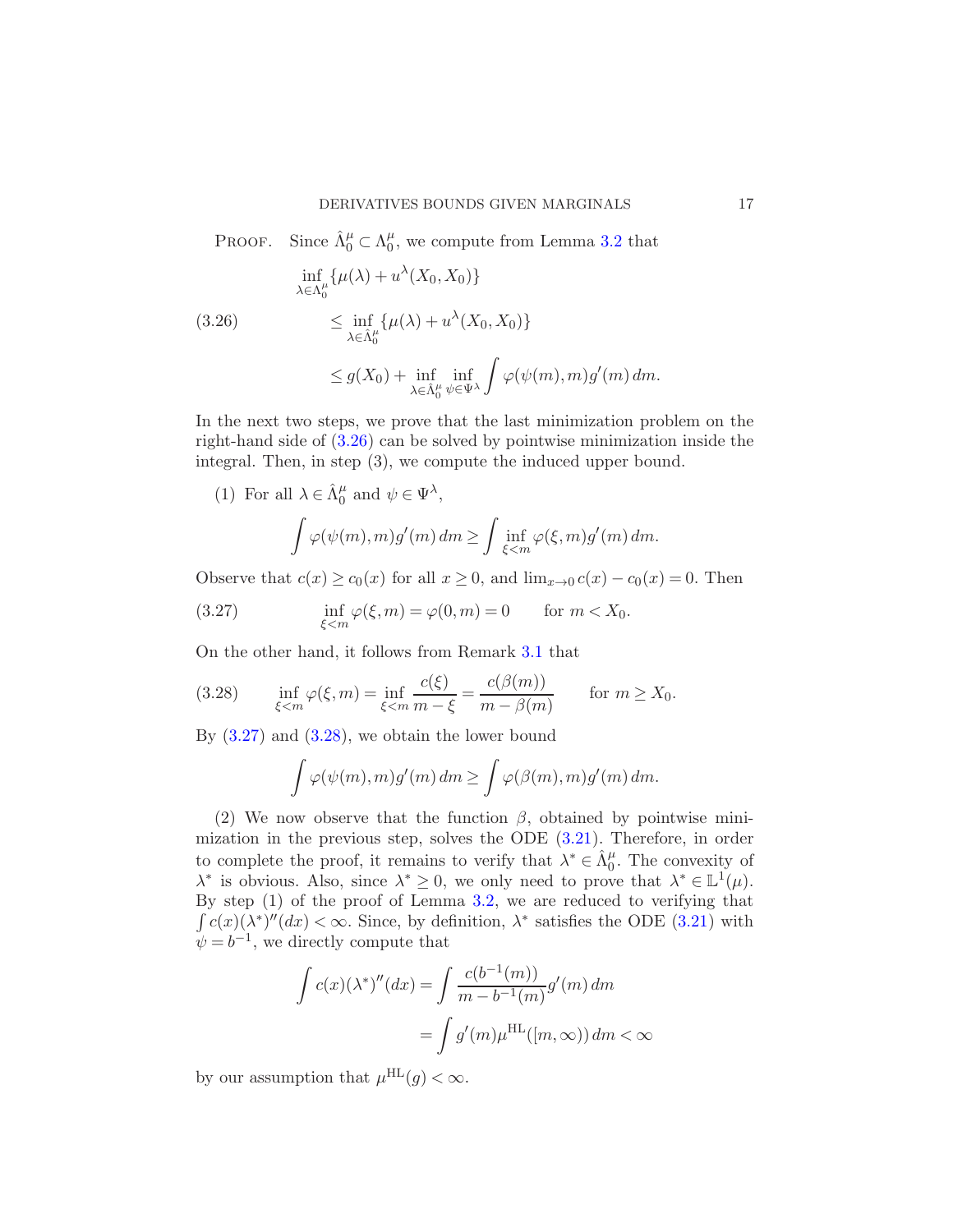$(3)$  From  $(3.26)$  and the previous two steps, we have

$$
\inf_{\lambda \in \Lambda_0^{\mu}} \{\mu(\lambda) + u^{\lambda}(X_0, X_0)\} \le g(X_0) + \int \frac{c(\beta(x))}{x - \beta(x)} g'(x) dx
$$

$$
= g(X_0) + \int \mu^{\text{HL}}([y, \infty)) g'(x) dx = \mu^{\text{HL}}(g)
$$

by a direct integration by parts.  $\Box$ 

<span id="page-18-1"></span>3.4. Completing the proof of Theorem [3.1.](#page-12-3) To complete the proof of the theorem, it remains to prove that

$$
\inf_{\lambda \in \Lambda_0^{\mu}} \{\mu(\lambda) + u^{\lambda}(X_0, X_0)\} \ge \mu^{\text{HL}}(g).
$$

To see this, we use the fact that the stopping time  $\tau^*$  defined in [\(3.13\)](#page-12-4) is a solution of the Skorohod embedding problem, that is,  $X_{\tau^*} \sim \mu$  and  $(X_{t\wedge\tau^*})_{t\geq0}$  is a uniformly integrable martingale; see Azema and Yor [\[1,](#page-24-8) [2](#page-24-9)]. Moreover  $X^*_{\tau^*} \sim \mu^{\text{HL}}$ . Then, for all  $\lambda \in \Lambda_0^{\mu}$  $\mu_0^{\mu}$ , it follows from the definition of  $u^{\lambda}$  that  $u^{\lambda}(X_0, X_0) \geq J(\lambda, \tau^*)$ , and therefore

$$
\mu(\lambda) + u^{\lambda}(X_0, X_0) \ge \mu(\lambda) + \mathbb{E}_{X_0, X_0}[g(X_{\tau^*}^*) - \lambda(X_{\tau^*})]
$$
  
=  $\mathbb{E}_{X_0, X_0}[g(X_{\tau^*}^*)] = \mu^{\text{HL}}(g).$ 

<span id="page-18-0"></span>4. Forward start lookback options. In this section, we provide a second application to the case where the derivative security is defined by the payoff

$$
\xi = g(B^*_{t_1,t_2})
$$
 where  $B^*_{t_1,t_2} := \max_{t_1 \le t \le t_2} B_t$ 

and g satisfies the same conditions as in the previous section. We assume that the prices of call options  $c_1(k)$  and  $c_2(k)$  for the maturities  $t_1$  and  $t_2$ are given for all strikes,

$$
c_1(k) = \int (x - k)^+ \mu_1(dx)
$$
 and  $c_2(k) = \int (x - k)^+ \mu_2(dx)$ ,  $k \ge 0$ .

We also assume that  $\mu_1 \preceq \mu_2$  are in convex order:

$$
c_1(0) = c_2(0)
$$
 and  $c_1(k) \le c_2(k)$  for all  $k \ge 0$ .

The model-free superhedging cost is defined as the minimal initial capital which allows to superhedge the payoff  $\xi$ , quasi-surely, by means of some dynamic trading strategy in the underlying stock, and a static strategy in the calls  $(c_1(k))_{k>0}$  and  $(c_2(k))_{k>0}$ .

This problem was solved in Hobson [\[20](#page-25-2)] in the case  $g(x) = x$ . Our objective here is to recover his results by means of our stochastic control approach.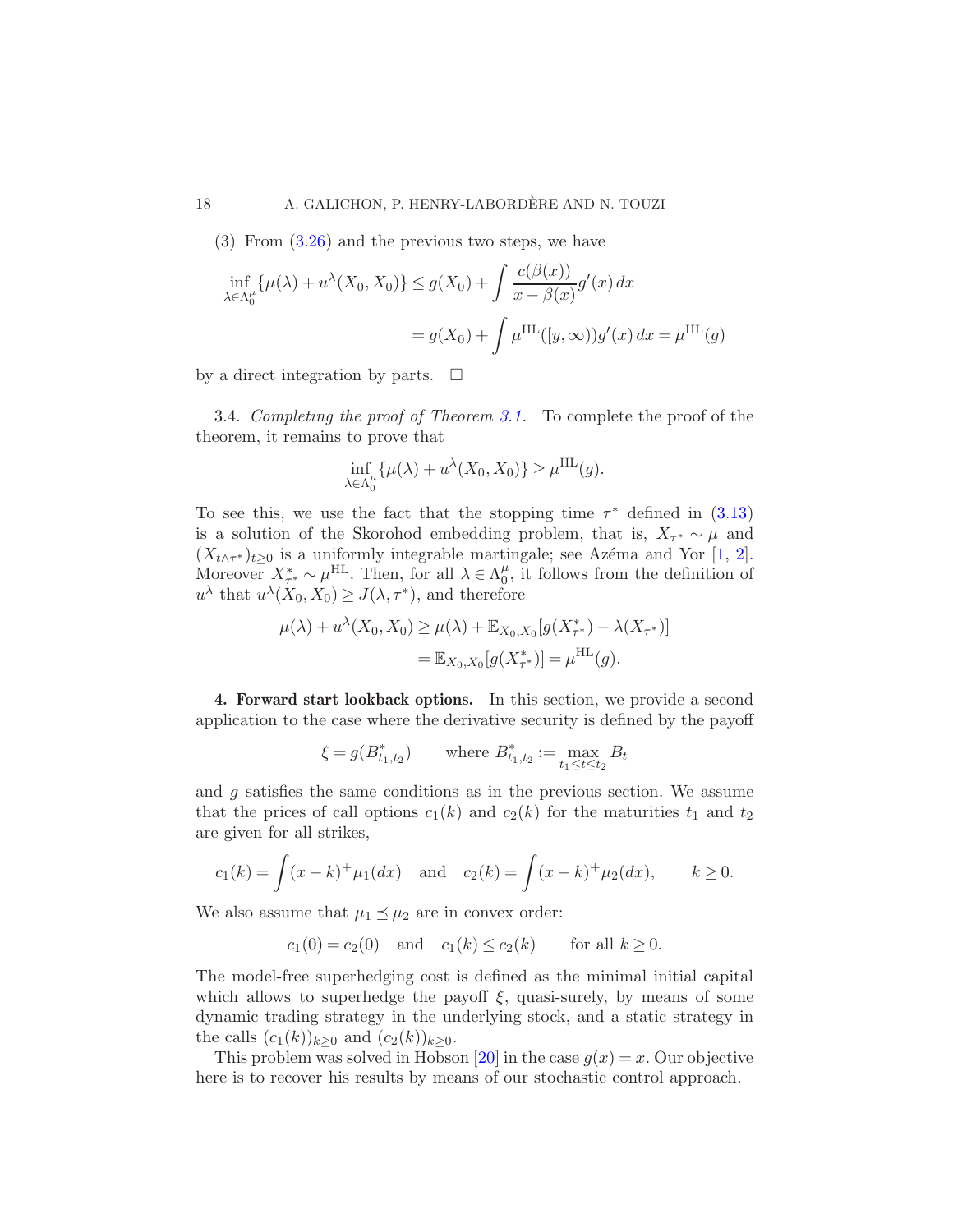A direct adaptation of Proposition [2.1](#page-7-0) provides the dual formulation of this problem as

$$
U^{\mu_1,\mu_2}(\xi) = \sup_{(\lambda_1,\lambda_2)\in\Lambda^{\mu_1}\times\Lambda^{\mu_2}} \mu_1(\lambda_1) + \mu_2(\lambda_2) + u^{\lambda_1,\lambda_2}(X_0,X_0),
$$

where

$$
u^{\lambda_1, \lambda_2}(x, m) := \sup_{\mathbb{P} \in \mathcal{P}_{\infty}} \mathbb{E}^{\mathbb{P}}_{x, m}[g(B^*_{t_1, t_2}) - \lambda_1(B_{t_1}) - \lambda_2(B_{t_2})].
$$

We next observe that the dynamic value function corresponding to the stochastic control problem  $u^{\lambda_1, \lambda_2}$  reduces to our previously studied problem  $u^{\lambda_2}$  at time  $t_1$ . Then, it follows from the dynamic programming principle that

$$
U^{\mu_1,\mu_2}(\xi) = \inf_{(\lambda_1,\lambda_2)\in\Lambda^{\mu_1}\times\Lambda^{\mu_2}} \mu_1(\lambda_1) + \mu_2(\lambda_2)
$$
  
+ 
$$
\sup_{\mathbb{P}\in\mathcal{P}_{\infty}} \mathbb{E}^{\mathbb{P}}[u^{\lambda_2}(B_{t_1}, B_{t_1}) - \lambda_1(B_{t_1})].
$$

Since the expression to be maximized only involves the distribution of  $B_{t_1}$ , it follows from Remark [2.3](#page-8-1) together with the Dambis–Dubins–Schwarz time change formula that

$$
U^{\mu_1,\mu_2}(\xi) = \inf_{\lambda_2 \in \Lambda_0^{\mu_2}} \mu_2(\lambda_2) + \int u^{\lambda_2}(x,x) \mu_1(dx).
$$

We next obtain an upper bound by restricting attention to the subset  $\hat{\Lambda}_0^{\mu_2}$  of convex multipliers of  $\Lambda_0^{\mu_2}$ . For such multipliers, we use the inequality  $u^{\lambda_2} \leq v^{\psi_2}$  for all  $\psi_2 \in \Psi^{\lambda_2}$  as derived in Lemma [3.1.](#page-14-2) This provides

$$
U^{\mu_1,\mu_2}(\xi)
$$
  
\n
$$
\leq \inf_{\lambda_2 \in \hat{\Lambda}_0^{\mu_2}} \mu_2(\lambda_2) + \int v^{\psi_2}(x, x) \mu_1(dx)
$$
  
\n
$$
= \mu_1(g) + \inf_{\lambda_2 \in \hat{\Lambda}_0^{\mu_2}} \inf_{\psi_2 \in \Psi^{\lambda}} \mu_2(\lambda_2) - \mu_1(\lambda_2) + \int \int_{\psi_2(x)}^x (x - y) \lambda_2^{\prime\prime}(dy) \mu_1(dx)
$$
  
\n
$$
= \mu_1(g) + \inf_{\lambda_2 \in \hat{\Lambda}_0^{\mu_2}} \inf_{\psi_2 \in \Psi^{\lambda}} \int \left(c_2(y) - c_1(y) + \int (x - y) \mathbf{1}_{\{\psi_2(x) < y < x\}} \mu_1(dx)\right) \lambda_2^{\prime\prime}(dy)
$$
  
\n
$$
= \mu_1(g) + \inf_{\lambda_2 \in \hat{\Lambda}_0^{\mu_2}} \inf_{\psi_2 \in \Psi^{\lambda}} \int \left(c_2(y) - \int (x - y) \mathbf{1}_{\{y \leq \psi_2(x)\}} \mu_1(dx)\right) \lambda_2^{\prime\prime}(dy)
$$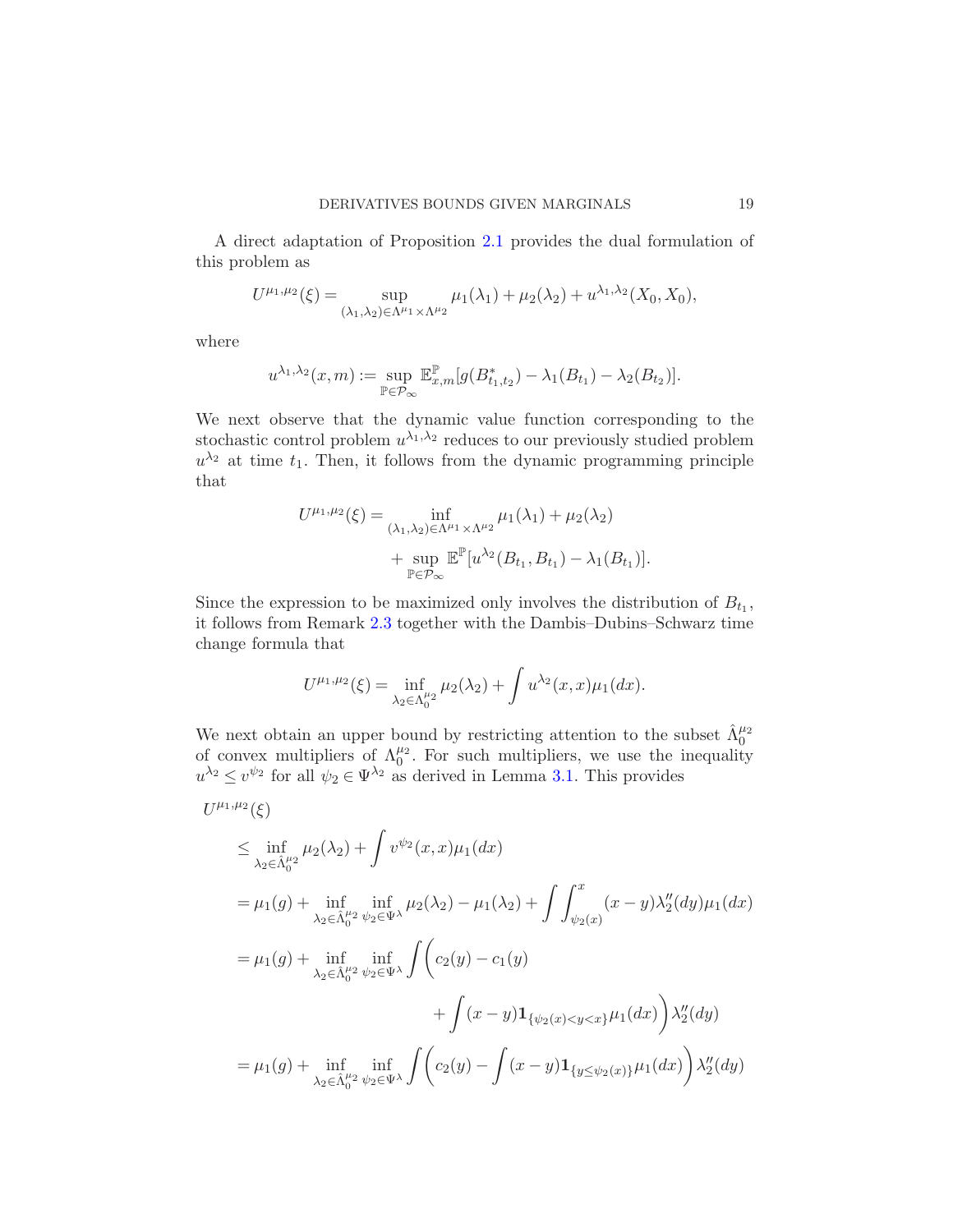20 A. GALICHON, P. HENRY-LABORDERE AND N. TOUZI `

$$
= \mu_1(g) + \inf_{\lambda_2 \in \hat{\Lambda}_0^{\mu_2}} \inf_{\psi_2 \in \Psi^{\lambda}} \int \left( c_2(\psi_2(m)) - \int (x - \psi_2(m)) \mathbf{1}_{\{m \le x\}} \mu_1(dx) \right) \times \frac{g'(m) dm}{m - \psi_2(m)} \n= \mu_1(g) + \inf_{\lambda_2 \in \hat{\Lambda}_0^{\mu_2}} \inf_{\psi_2 \in \Psi^{\lambda}} \int \left( \frac{c_2(\psi_2(m)) - c_1(m)}{m - \psi_2(m)} - \mu_1([m, \infty)) \right) g'(m) dm,
$$

where the last equalities follow from similar manipulations as in Lemma [3.2,](#page-15-1) and in particular make use of the ODE  $(3.21)$ . Since  $g' \geq 0$ , we may prove, as in the case of lookback options, that the above minimization problem reduces to the pointwise minimization of the integrand, so that the optimal obstacle is given by

$$
\psi_2^*(x) = \max\left\{\operatorname*{arg\,min}_{\xi < x} h(\xi)\right\} \qquad \text{where } h(\xi) := \frac{c_2(\xi) - c_1(m)}{m - \xi}, \xi < m.
$$

Notice that h has left and right derivative at every  $\xi \leq m$ , with

$$
h'(\xi) = \frac{c_2(\xi) + (x - \xi)c'_2(\xi) - c_1(x)}{(x - \xi)^2}, \quad \text{a.e.,}
$$

where the numerator is a nondecreasing function of  $\xi$ , takes the positive value  $c_2(x) - c_1(x)$  at  $\xi = x$ , and takes the negative value  $X_0 - x - c_1(x)$  at  $\xi = 0$ . Then  $\psi_2^*(x)$  is the largest root of the equation

<span id="page-20-0"></span>(4.1) 
$$
c_2(\psi_2^*(x)) + (x - \psi_2^*(x))c'_2(\psi_2^*(x)) = c_1(x), \quad \text{a.e.}
$$

so that h is nonincreasing to the left of  $\psi_2^*(m)$  and nondecreasing to its right.

At this point, we recognize exactly the solution derived by Hobson [\[20](#page-25-2)]. In particular,  $\psi_2^*$  induces a solution  $\tau_2^*$  to the Skorohod embedding problem, and we may use the expression of  $u^{\lambda_2}$  as the value function of an optimal stopping problem. Then, we may conclude the proof that the upper bound derived above is the optimal upper bound by arguing as in Section [3.4](#page-18-1) that

$$
u^{\lambda_2}(x,x) \geq \mathbb{E}_{x,x}[g(X_{\tau_2^*}^*) - \lambda_2(X_{\tau_2^*})].
$$

We get that the upper bound is given by

(4.2)  
\n
$$
U^{\mu_1,\mu_2}(\xi) = \mu_1(g) - \int g'(m)\mu_1([m,\infty)) dm
$$
\n
$$
+ \int \left(\frac{c_2(\psi_2^*(m)) - c_1(m)}{m - \psi_2^*(m)}\right) g'(x) dx
$$
\n
$$
= \mu_1(g) - \int (c_2'(\psi_2^*(m)) - c_1'(m)) g'(m) dm
$$
\n
$$
= g(\ell^{\mu}) - \int c_2'(\psi_2^*(m)) g'(m) dm
$$

by  $(4.1)$ .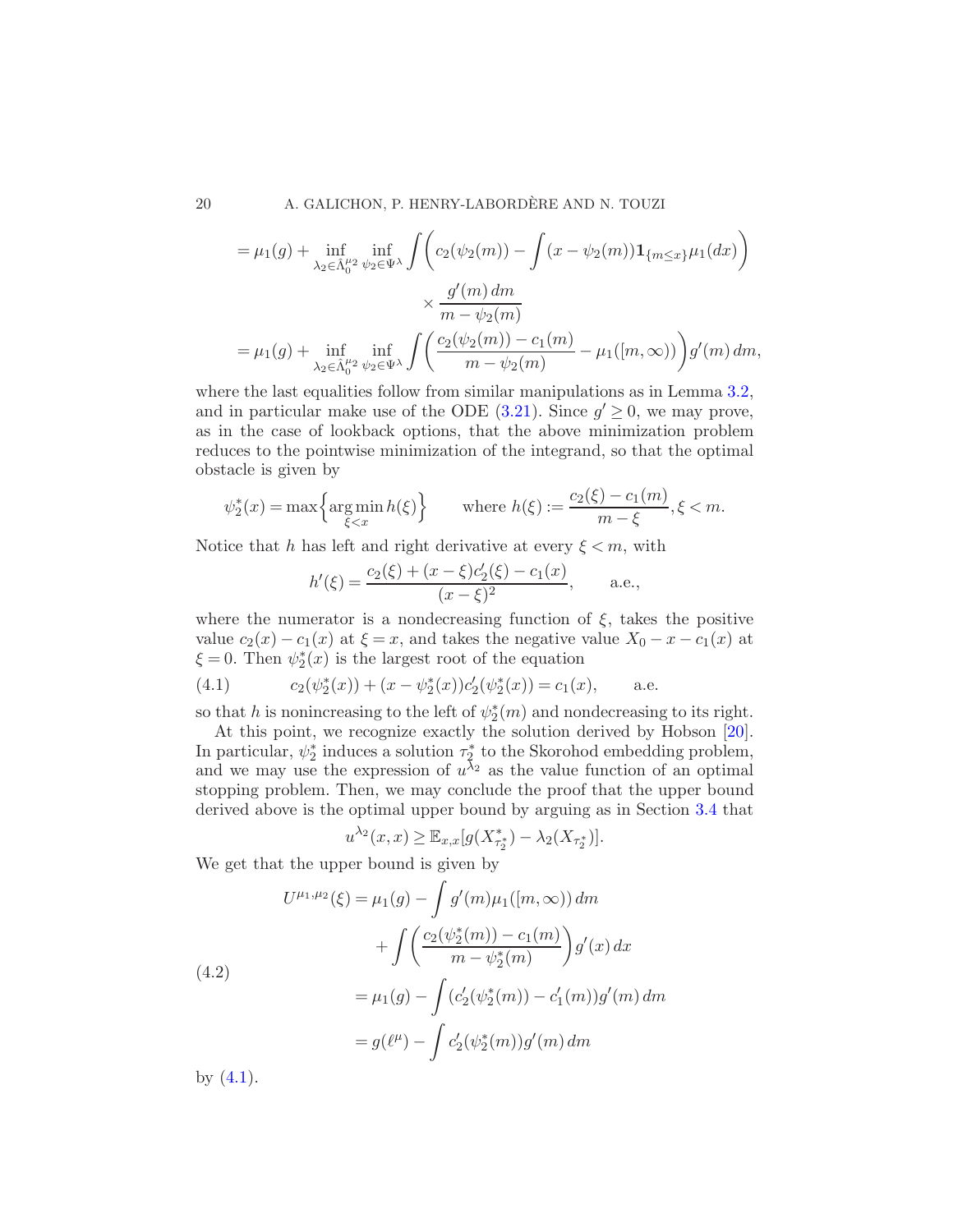<span id="page-21-0"></span>**5. Proof of the duality result.** Let  $\xi : \Omega \longrightarrow \mathbb{R}$  be a measurable map with  $\sup_{\mathbb{P}\in\mathcal{P}_{\infty}}\mathbb{E}^{\mathbb{P}}[\xi^+] < \infty$ . If  $\mathcal{P}_{\infty}(\xi) = \varnothing$ , the result is trivial. We then continue assuming that  $\mathcal{P}_{\infty}(\xi) \neq \emptyset$  and therefore  $U_0(\xi) > -\infty$ . Let  $X_0 \in \mathbb{R}$  be such that

<span id="page-21-1"></span>(5.1) 
$$
X_T^H \ge \xi
$$
 for some  $H \in \mathcal{H}$ .

By definition of the admissibility set  $\mathcal{H}(\xi)$ , it follows that the process  $X^H$  is a P-local martingale and a P-supermartingale for any  $\mathbb{P} \in \mathcal{P}_{\infty}(\xi)$ . Then, it follows from  $(5.1)$  that  $X_0 \geq \mathbb{E}^{\mathbb{P}}[\xi]$  for all  $\mathbb{P} \in \mathcal{P}_{\infty}(\xi)$ . From the arbitrariness of  $X_0$  and  $\mathbb{P}$ , this shows that

(5.2) 
$$
U^{0}(\xi) \geq \sup_{\mathbb{P}\in\mathcal{P}_{\infty}(\xi)} \mathbb{E}^{\mathbb{P}}[\xi] = \sup_{\mathbb{P}\in\mathcal{P}_{\infty}} \mathbb{E}^{\mathbb{P}}[\xi].
$$

In the subsequent sections, we prove that the converse inequality holds under the additional requirement that  $\xi \in \text{UC}(\Omega_{X_0})$ . Following [\[35](#page-25-11)], this result is obtained by introducing a dynamic version of the problem which is then proved to have a decomposition leading to the required result. Due to the fact that family of probability measures  $\mathcal{P}_{\infty}$  is nondominated, we need to define conditional distributions on all of the probability space without excepting any zero measure set.

5.1. Regular conditional probability distribution. Let  $\mathbb P$  be an arbitrary probability measure on  $\Omega$ , and  $\tau$  be an F-stopping time. The regular conditional probability distribution (r.c.p.d.)  $\mathbb{P}^{\omega}_{\tau}$  is defined by:

- for all  $ω ∈ Ω$ ,  $\mathbb{P}^ω_τ$  is a probability measure on  $\mathcal{F}_T$ ;
- for all  $E \in \mathcal{F}_T$ , the mapping  $ω \mapsto \mathbb{P}^{\omega}_{\tau}(E)$  is  $\mathcal{F}_{\tau}$ -measurable;

– for every bounded  $\mathcal{F}_T$ -measurable random variable  $\xi$ , we have  $\mathbb{E}^{\mathbb{P}}[\xi]$  $\mathcal{F}_{\tau}](\omega) = \mathbb{E}^{\mathbb{P}^{\omega}_{\tau}}[\xi], \mathbb{P}\text{-a.s.};$ 

- for all  $\omega \in \Omega$ ,  $\mathbb{P}_{\tau}^{\omega}[\omega' \in \Omega : \omega'(s) = \omega(s), 0 \le s \le \tau(\omega)] = 1$ .

The existence of the r.c.p.d. is justified in Stroock and Varadhan [\[36](#page-25-20)]. For a better understanding of this notion, we introduce the shifted canonical space

$$
\Omega^t := \{ \omega \in C([t, T], \mathbb{R}^d) : \omega(t) = 0 \} \quad \text{for all } t \in [0, T],
$$

we denote by  $B^t$  the shifted canonical process on  $\Omega^t$ ,  $\mathbb{P}_0^t$  the shifted Wiener measure and  $\mathbb{F}^t$  the shifted filtration generated by  $B^t$ . For  $0 \le s \le t \le T$  and  $\omega \in \Omega^s$ :

– the shifted path  $\omega^t \in \Omega^t$  is defined by

$$
\omega_r^t := \omega_r - \omega_t \qquad \text{for all } r \in [t, T];
$$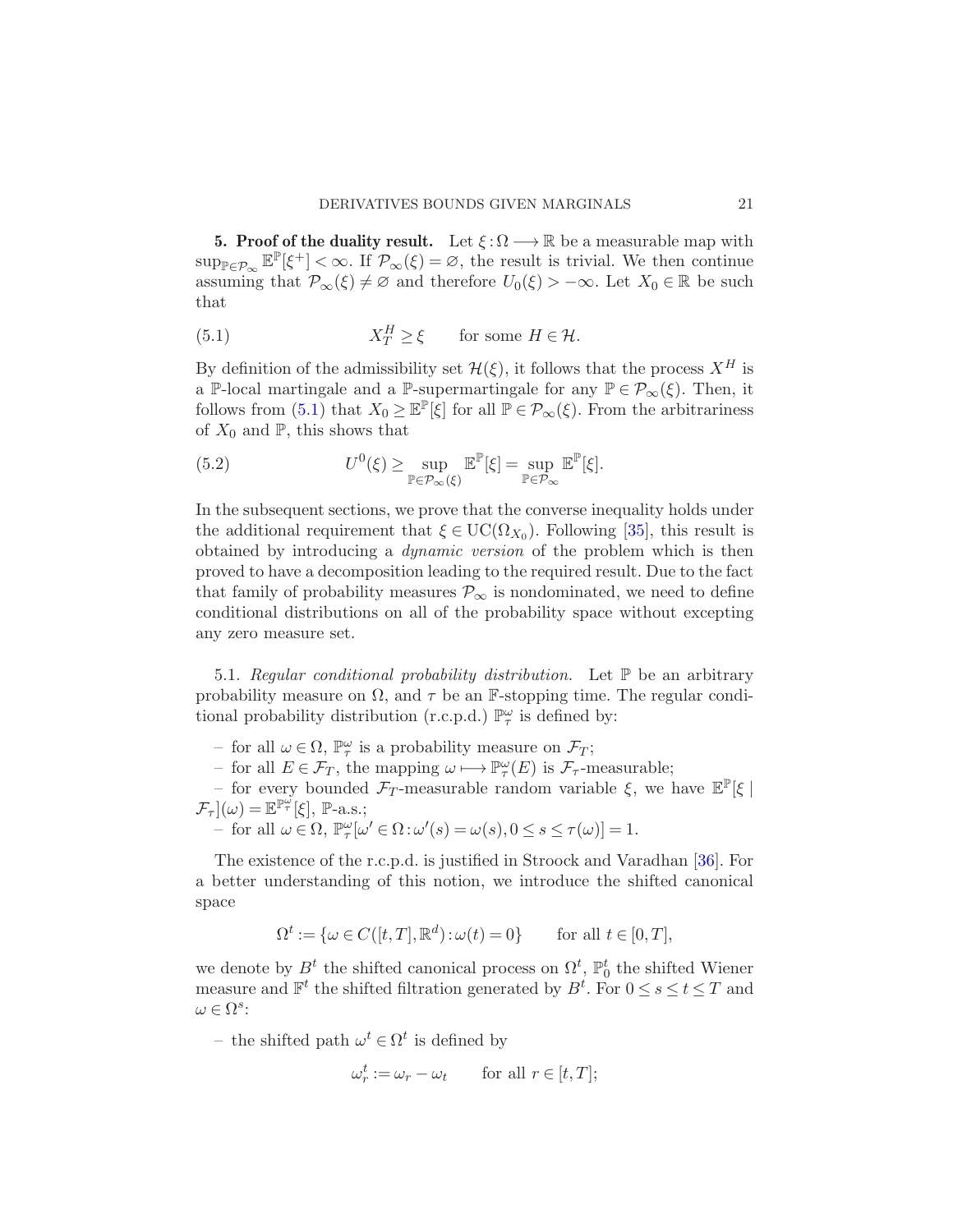#### 22 A. GALICHON, P. HENRY-LABORDÈRE AND N. TOUZI

– the concatenation path  $ω ⊗_t \tilde{ω} ∈ Ω^s$ , for some  $\tilde{ω} ∈ Ω^t$ , is defined by

$$
(\omega \otimes_t \tilde{\omega})(r) := \omega_r \mathbf{1}_{[s,t)}(r) + (\omega_t + \tilde{\omega}_r) \mathbf{1}_{[t,T]}(r) \quad \text{for all } r \in [s,T];
$$

– the shifted  $\mathcal{F}^t_T$ -measurable r.v.  $\xi^{t,\omega}$  of some  $\mathcal{F}^s_T$ -measurable r.v.  $\xi$  on  $\Omega^s$ is defined by

$$
\xi^{t,\omega}(\tilde{\omega}) := \xi(\omega \otimes_t \tilde{\omega}) \quad \text{for all } \tilde{\omega} \in \Omega^t.
$$

Similarly, for an  $\mathbb{F}^s$ -progressively measurable process X on [s, T], the shifted process  $\{X_r^{t,\omega}, r \in [t,T]\}$  is  $\mathbb{F}^t$ -progressively measurable.

For notational simplicity, we set

$$
\omega \otimes_{\tau} \tilde{\omega} := \omega \otimes_{\tau(\omega)} \tilde{\omega}, \qquad \xi^{\tau,\omega} := \xi^{\tau(\omega),\omega}, \qquad X^{\tau,\omega} := X^{\tau(\omega),\omega}.
$$

The r.c.p.d.  $\mathbb{P}^{\omega}_{\tau}$  induces a probability measure  $\mathbb{P}^{\tau,\omega}$  on  $\mathcal{F}^{\tau(\omega)}_{T}$  $T^{(\omega)}$  such that the  $\mathbb{P}^{\tau,\omega}$ -distribution of  $B^{\tau(\omega)}$  is equal to the  $\mathbb{P}^{\omega}_{\tau}$ -distribution of  $\{B_t - B_{\tau(\omega)}, t \in$  $[\tau(\omega), T]$ . Then, the r.c.p.d. can be understood by the identity

$$
\mathbb{E}^{\mathbb{P}^{\omega}_\tau}[\xi] = \mathbb{E}^{\mathbb{P}^{\tau,\omega}}[\xi^{\tau,\omega}] \quad \text{for all } \mathcal{F}_T\text{-measurable r.v. } \xi.
$$

We shall also call  $\mathbb{P}^{\tau,\omega}$  the r.c.p.d. of  $\mathbb{P}$ .

For  $0 \le t \le T$ , we follow the same construction as in Section [2.1](#page-4-0) to define the martingale measures  $\mathbb{P}^{t,\alpha}$  for each  $\mathbb{F}^t$ -progressively measurable  $\mathcal{S}_d^{>0}$ valued process  $\alpha$  such that  $\int_t^T |\alpha_r| dr < \infty$ ,  $\mathbb{P}_0^t$ -a.s. The collection of all such measures is denoted  $\overline{\mathcal{P}}_S^t$ . The subset  $\mathcal{P}_{\infty}^t$  and the density process  $\hat{a}^t$  of the quadratic variation process  $\langle B^t \rangle$  are also defined similarly.

5.2. The duality result for uniformly continuous payoffs. Since  $\xi \in$  $UC(\Omega_{X_0})$ , there exists a modulus of continuity function  $\rho$  such that for all  $t \in [0, T]$  and  $\omega, \omega' \in \Omega$ ,  $\tilde{\omega} \in \Omega^t$ ,

$$
|\xi^{t,\omega}(\tilde{\omega})-\xi^{t,\omega'}(\tilde{\omega})|\leq \rho(\|\omega-\omega'\|_t),
$$

where  $\|\omega\|_t := \sup_{0 \le s \le t} |\omega_s|, 0 \le t \le T$ . The main object in the present proof is the following dynamic value process:

<span id="page-22-1"></span>(5.3) 
$$
V_t(\omega) := \sup_{\mathbb{P} \in \mathcal{P}^t_{\infty}} \mathbb{E}^{\mathbb{P}^{\omega}_t}[\xi] \quad \text{for all } (t, \omega) \in [0, T] \times \Omega.
$$

It follows from the uniform continuity property of  $\xi$  that

<span id="page-22-0"></span> ${V_t, t \in [0, T]}$  is a right-continuous F-adapted process.

Moreover, since  $\sup_{\mathbb{P}\in\mathcal{P}_{\infty}}\mathbb{E}^{\mathbb{P}}[\xi^+] < \infty$ , it follows that for all  $\mathbb{P}\in\mathcal{P}_{\infty}(\xi)$  that  $V_t \in \mathbb{L}^1(\mathbb{P})$ , and by following exactly the proof of Proposition 4.7 in [\[35](#page-25-11)], we see that  $\{V_t, t \in [0,T]\}$  is a P-supermartingale. We may then apply the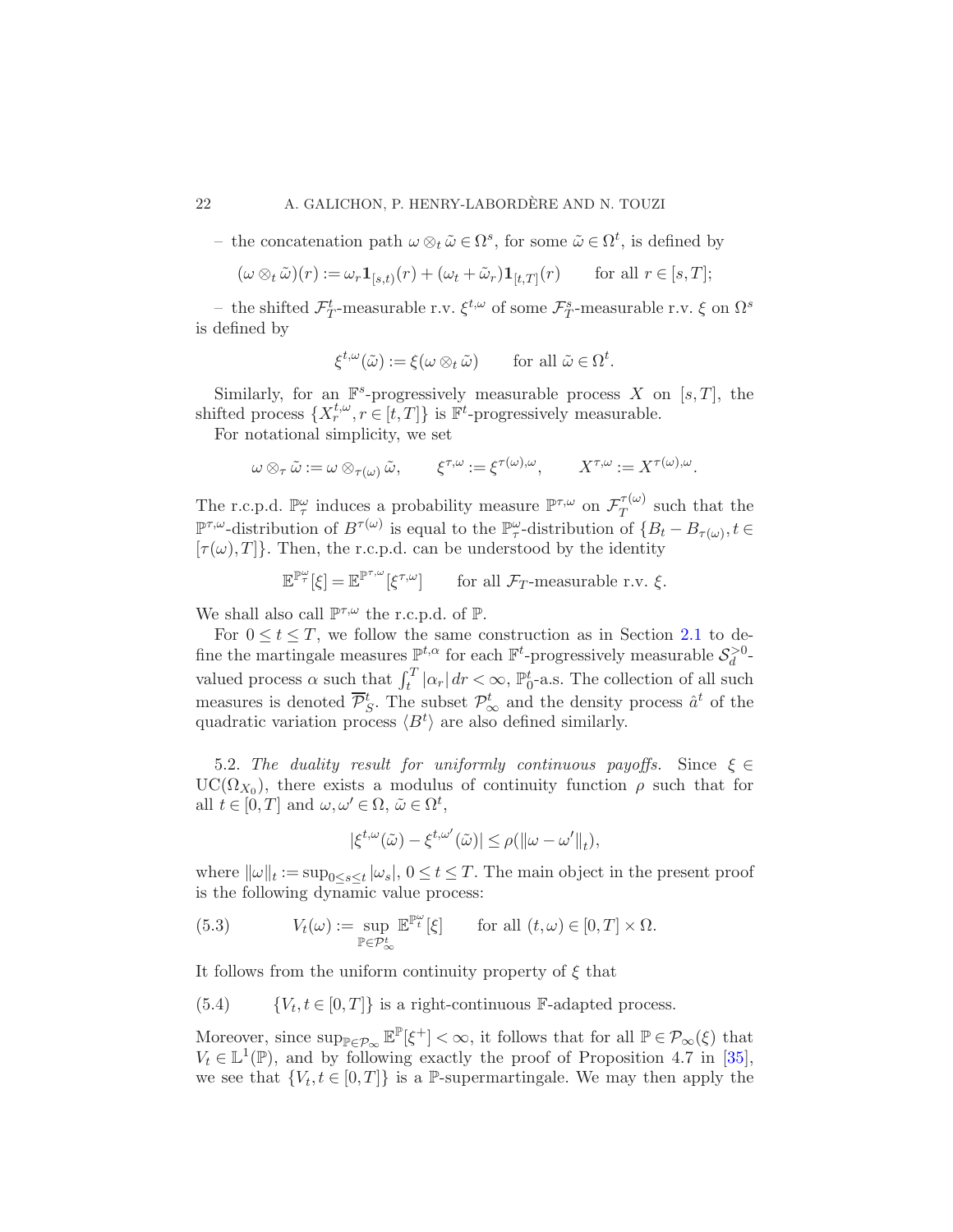Doob–Meyer decomposition, and deduce the existence of a pair of processes  $(H^{\mathbb{P}}, K^{\mathbb{P}})$ , with  $H^{\mathbb{P}} \in \mathbb{H}^2_{loc}(\mathbb{P})$  and  $K^{\mathbb{P}}$  P-integrable nondecreasing, such that

$$
V_t = V_0 + \int_0^t H_s^{\mathbb{P}} dB_s - K_t^{\mathbb{P}}, \qquad t \in [0, T], \mathbb{P}\text{-a.s.}
$$

Since V is a right-continuous semimartingale under each  $\mathbb{P} \in \mathcal{P}_{\infty}(\xi)$ , it fol-lows from Karandikar [\[22\]](#page-25-21) that the family of processes  $\{H^{\mathbb{P}}, \mathbb{P} \in \mathcal{P}_{\infty}(\xi)\}\$ (defined P-a.s.) can be aggregated into a process  $\hat{H}$  defined on  $[0, T] \times \Omega$  by  $d\langle V, B \rangle_t = \hat{H}_t d\langle B \rangle_t$ , in the sense that  $\hat{H} = H^{\mathbb{P}}, dt \times d\mathbb{P}$ -a.s. for all  $\mathbb{P} \in \mathcal{P}_{\infty}(\xi)$ . Thus we have

$$
V_t = V_0 + \int_0^t \hat{H}_s \, dB_s - K_t^{\mathbb{P}}, \qquad t \in [0, T], \mathbb{P}\text{-a.s. for all } \mathbb{P} \in \mathcal{P}_\infty(\xi).
$$

With  $X_0 := V_0$ , we see that:

– the process  $X^{\hat{H}} := X_0 + \int_0^{\cdot} \hat{H}_s dB_s$  is bounded from below by V which is in turn bounded from below by  $M_t^{\mathbb{P}} := \mathbb{E}_t^{\mathbb{P}}$  $\mathbb{P}_{t}[\xi], t \in [0,T];$  since  $\xi \in \mathbb{L}^{1}(\mathbb{P}),$ the latter is a P-martingale; consequently,  $X^{\hat{H}}$  is a P-supermartingale for all  $\mathbb{P} \in \mathcal{P}_{\infty}(\xi),$ 

- and  $X_T^{\hat{H}} = V_T + K_T^{\mathbb{P}} = \xi + K_T^{\mathbb{P}} \ge \xi$ , P-a.s. for every  $\mathbb{P} \in \mathcal{P}_{\infty}(\xi)$ .

Then  $V_0 \geq U^0(\xi)$  by the definition of  $U^0$ .

Notice that, as a consequence of the supermartingale property of  $X^{\hat{H}}$ under every  $\mathbb{P} \in \mathcal{P}_{\infty}(\xi)$ , we have

$$
V_0+\sup_{\mathbb{P}\in\mathcal{P}_{\infty}(\xi)}\mathbb{E}^{\mathbb{P}}[-K_T^{\mathbb{P}}]\geq \sup_{\mathbb{P}\in\mathcal{P}_{\infty}(\xi)}\mathbb{E}^{\mathbb{P}}[X_T^{\hat{H}}-K_T^{\mathbb{P}}]=\sup_{\mathbb{P}\in\mathcal{P}_{\infty}(\xi)}\mathbb{E}^{\mathbb{P}}[\xi]=V_0.
$$

Since  $K_0^{\mathbb{P}} = 0$  and  $K^{\mathbb{P}}$  is nondecreasing, this implies that

 $X^{\hat{H}}$  is a  $\mathbb{P}\text{-martingale}$  for all  $\mathbb{P}\in\mathcal{P}_{\infty}(\xi)$ 

and the nondecreasing process  $K^{\mathbb{P}}$  satisfies the minimality condition

$$
\inf_{\mathbb{P}\in\mathcal{P}_{\infty}(\xi)}\mathbb{E}^{\mathbb{P}}[K^{\mathbb{P}}_{T}]=0.
$$

REMARK 5.1. A possible extension of Theorem [2.1](#page-5-1) can be obtained for a larger class of payoff functions  $\xi$ . Indeed, notice that the uniform continuity assumption on  $\xi$  is essentially used to obtain the measurability [\(5.4\)](#page-22-0) of dynamic value process V defined in  $(5.3)$ . In the context of the application of Section [3,](#page-10-0) such an extension is needed in order to avoid restricting our framework to those measures  $\mu$  which induce a uniformly continuous optimal static hedging  $\lambda^*$ . A convenient extension of Theorem [2.1,](#page-5-1) relaxing the uniform integrability condition, is obtained in Possama¨ı, Royer and Touzi [\[33\]](#page-25-14), building on the recent results of Nutz and van Handel [\[29\]](#page-25-12) and Neufeld and Nutz [\[27\]](#page-25-13).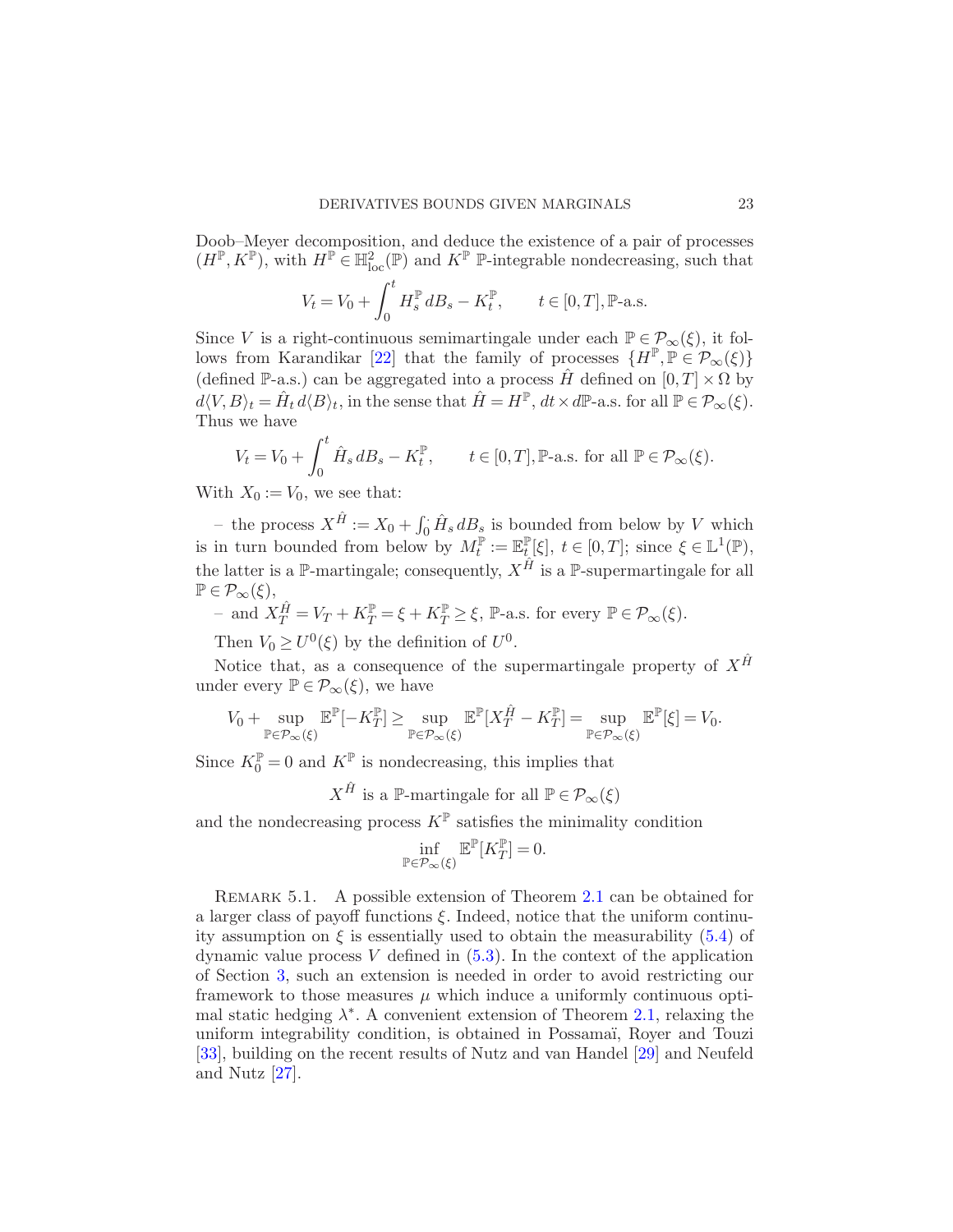#### 24 A. GALICHON, P. HENRY-LABORDÈRE AND N. TOUZI

Acknowledgments. This version has benefited from detailed comments of two anonymous referees. We are sincerely grateful to them for their time and effort and, in particular, for pointing out some deficiencies of the first version.

#### REFERENCES

- <span id="page-24-8"></span>[1] Azếma, J. and Yor, M. (1979). Une solution simple au problème de Skorokhod. In Séminaire de Probabilités, XIII. Lecture Notes in Math. 721 90-115. Springer, Berlin. [MR0544782](http://www.ams.org/mathscinet-getitem?mr=0544782)
- <span id="page-24-9"></span>[2] Az $\acute{E}$ ma, J. and Yor, M. (1979). Le problème de Skorokhod: Compléments à "Une solution simple au problème de Skorokhod". In Séminaire de Probabilités, XIII. Lecture Notes in Math. 721 625–633. Springer, Berlin. [MR0544832](http://www.ams.org/mathscinet-getitem?mr=0544832)
- <span id="page-24-14"></span>[3] BEIGLBÖCK, M., HENRY-LABORDÈRE, P. and PENKNER, F. (2011). Model independent bounds for option prices: A mass transport approach. Preprint. Available at [arXiv:1106.5929.](http://arxiv.org/abs/arXiv:1106.5929)
- <span id="page-24-5"></span>[4] Benamou, J.-D. and Brenier, Y. (2000). A computational fluid mechanics solution to the Monge–Kantorovich mass transfer problem. Numer. Math. 84 375–393. [MR1738163](http://www.ams.org/mathscinet-getitem?mr=1738163)
- <span id="page-24-7"></span>[5] Bonnans, F. and Tan, X. (2011). A model-free no-arbitrage price bound for variance options. Preprint.
- <span id="page-24-3"></span>[6] Breeden, D. T. and Litzenberger, R. H. (1978). Prices of state-contingent claims implicit in options prices. J. Business 51 621–651.
- <span id="page-24-10"></span>[7] Brown, H., Hobson, D. and Rogers, L. C. G. (2001). The maximum maximum of a martingale constrained by an intermediate law. Probab. Theory Related Fields 119 558–578. [MR1826407](http://www.ams.org/mathscinet-getitem?mr=1826407)
- <span id="page-24-13"></span>[8] CARR, P. and CHOU, A. (1997). Breaking barriers. Risk 10 139-145.
- <span id="page-24-16"></span>[9] CARRARO, L., EL KAROUI, N. and OBLÓJ, J.  $(2012)$ . On Azéma–Yor processes, their optimal properties and the Bachelier-drawdown equation. Ann. Probab. 40 372–400. [MR2917776](http://www.ams.org/mathscinet-getitem?mr=2917776)
- <span id="page-24-15"></span> $[10]$  Cox, A. M. G., HOBSON, D. and OBLOJ, J.  $(2008)$ . Pathwise inequalities for local time: Applications to Skorokhod embeddings and optimal stopping. Ann. Appl. Probab. 18 1870–1896. [MR2462552](http://www.ams.org/mathscinet-getitem?mr=2462552)
- <span id="page-24-11"></span> $[11]$  Cox, A. M. G. and Ob loj, J.  $(2011)$ . Robust pricing and hedging of double no-touch options. Finance Stoch. 15 573–605. [MR2833100](http://www.ams.org/mathscinet-getitem?mr=2833100)
- <span id="page-24-1"></span>[12] CVITANIĆ, J., PHAM, H. and TOUZI, N. (1999). Super-replication in stochastic volatility models under portfolio constraints. J. Appl. Probab. 36 523–545. [MR1724796](http://www.ams.org/mathscinet-getitem?mr=1724796)
- <span id="page-24-6"></span>[13] DAVIS, M., OBLÓJ, J. and RAVAL, V.  $(2013)$ . Arbitrage bounds for weighted variance swap prices. Math. Finance. To appear. Available at [arXiv:1001.2678v2.](http://arxiv.org/abs/arXiv:1001.2678v2)
- <span id="page-24-0"></span>[14] DELBAEN, F. and SCHACHERMAYER, W. (1994). A general version of the fundamental theorem of asset pricing. Math. Ann. 300 463–520. [MR1304434](http://www.ams.org/mathscinet-getitem?mr=1304434)
- <span id="page-24-12"></span>[15] Denis, L. and Martini, C. (2006). A theoretical framework for the pricing of contingent claims in the presence of model uncertainty. Ann. Appl. Probab. 16 827–852. [MR2244434](http://www.ams.org/mathscinet-getitem?mr=2244434)
- <span id="page-24-4"></span>[16] FLEMING, W. H. and SONER, H. M. (1993). Controlled Markov Processes and Viscosity Solutions. Applications of Mathematics (New York) 25. Springer, New York. [MR1199811](http://www.ams.org/mathscinet-getitem?mr=1199811)
- <span id="page-24-2"></span>[17] Frey, R. (2000). Superreplication in stochastic volatility models and optimal stopping. Finance Stoch. 4 161–187. [MR1780325](http://www.ams.org/mathscinet-getitem?mr=1780325)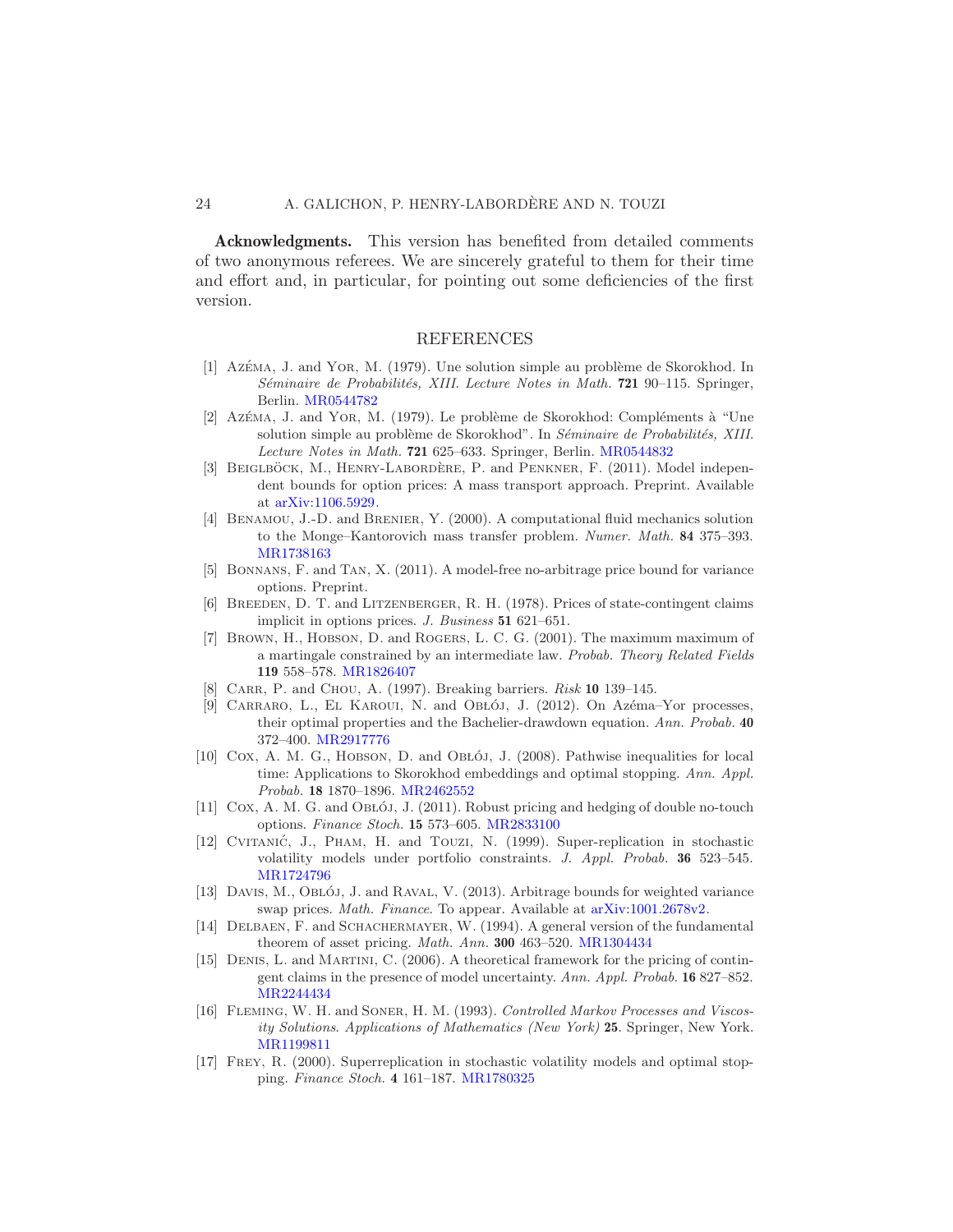- <span id="page-25-1"></span>[18] Harrison, J. M. and Pliska, S. R. (1981). Martingales and stochastic integrals in the theory of continuous trading. Stochastic Process. Appl. 11 215–260. [MR0622165](http://www.ams.org/mathscinet-getitem?mr=0622165)
- <span id="page-25-6"></span>[19] HENRY-LABORDÈRE, P., OBLÓJ, J., SPOIDA, P. and TOUZI, N. (2012). Maximum maximum of martingales given finitely-many intermediate marginals. Preprint.
- <span id="page-25-2"></span>[20] Hobson, D. (1998). Robust hedging of the lookback option. Finance Stoch. 2 329– 347.
- <span id="page-25-3"></span>[21] Hobson, D. (2011). The Skorokhod embedding problem and model-independent bounds for option prices. In Paris-Princeton Lectures on Mathematical Finance 2010. Lecture Notes in Math. 2003 267–318. Springer, Berlin. [MR2762363](http://www.ams.org/mathscinet-getitem?mr=2762363)
- <span id="page-25-21"></span>[22] Karandikar, R. L. (1995). On pathwise stochastic integration. Stochastic Process. Appl. 57 11–18. [MR1327950](http://www.ams.org/mathscinet-getitem?mr=1327950)
- <span id="page-25-16"></span>[23] Karatzas, I. and Shreve, S. E. (1988). Brownian Motion and Stochastic Calculus. Graduate Texts in Mathematics 113. Springer, New York. [MR0917065](http://www.ams.org/mathscinet-getitem?mr=0917065)
- <span id="page-25-0"></span>[24] Kreps, D. M. (1981). Arbitrage and equilibrium in economies with infinitely many commodities. J. Math. Econom. 8 15–35. [MR0611252](http://www.ams.org/mathscinet-getitem?mr=0611252)
- <span id="page-25-8"></span>[25] Madan, D. B. and Yor, M. (2002). Making Markov martingales meet marginals: With explicit constructions. Bernoulli 8 509–536. [MR1914701](http://www.ams.org/mathscinet-getitem?mr=1914701)
- <span id="page-25-15"></span>[26] Mikami, T. and Thieullen, M. (2008). Optimal transportation problem by stochastic optimal control. SIAM J. Control Optim. 47 1127–1139. [MR2407010](http://www.ams.org/mathscinet-getitem?mr=2407010)
- <span id="page-25-13"></span>[27] NEUFELD, A. and NUTZ, M. (2012). Superreplication under volatility uncertainty for measurable claims. Preprint. Available at [arXiv:1208.6486.](http://arxiv.org/abs/arXiv:1208.6486)
- <span id="page-25-10"></span>[28] Nutz, M. (2012). Pathwise construction of stochastic integrals. Electron. Commun. Probab. 17 7. [MR2950190](http://www.ams.org/mathscinet-getitem?mr=2950190)
- <span id="page-25-12"></span>[29] NUTZ, M. and VON HANDEL, R. (2012). Constructing sublinear expectations on path space. Preprint available at [arXiv:1205.2415v2.](http://arxiv.org/abs/arXiv:1205.2415v2)
- <span id="page-25-19"></span>[30] Ob LOJ, J. (2005). The maximality principle revisited: On certain optimal stopping problems. Available at [arXiv:0405252v2.](http://arxiv.org/abs/arXiv:0405252v2)
- <span id="page-25-7"></span>[31] Obloj, J. and Spoida, P. (2012). An iterated Azema–Yor type embedding for finitely many marginals. Preprint.
- <span id="page-25-18"></span>[32] Peskir, G. (1998). Optimal stopping of the maximum process: The maximality principle. Ann. Probab. 26 1614–1640. [MR1675047](http://www.ams.org/mathscinet-getitem?mr=1675047)
- <span id="page-25-14"></span>[33] POSSAMAÏ, D., ROYER, G. and TOUZI, N. (2013). On the robust superhedging of measurable claims. Preprint.
- <span id="page-25-9"></span>[34] SONER, H. M., TOUZI, N. and ZHANG, J. (2011). Quasi-sure stochastic analysis through aggregation. Electron. J. Probab. 16 1844–1879. [MR2842089](http://www.ams.org/mathscinet-getitem?mr=2842089)
- <span id="page-25-11"></span>[35] SONER, H. M., TOUZI, N. and ZHANG, J. (2013). Dual formulation of second order target problems. Ann. Appl. Probab. 23 308–347. [MR3059237](http://www.ams.org/mathscinet-getitem?mr=3059237)
- <span id="page-25-20"></span>[36] STROOCK, D. W. and VARADHAN, S. R. S. (1979). *Multidimensional Diffusion Pro*cesses. Grundlehren der Mathematischen Wissenschaften [Fundamental Principles of Mathematical Sciences] 233. Springer, Berlin. [MR0532498](http://www.ams.org/mathscinet-getitem?mr=0532498)
- <span id="page-25-17"></span>[37] SZPIRGLAS, J. and MAZZIOTTO, G. (1979). Théorème de séparation dans le problème d'ârret optimal. In Séminaire de Probabilités, XIII. Lecture Notes in Math. 721 378–384. Springer, Berlin. [MR0544808](http://www.ams.org/mathscinet-getitem?mr=0544808)
- <span id="page-25-5"></span>[38] Tan, X. and Touzi, N. (2013). Optimal transportation under controlled stochastic dynamics. Ann. Probab. 41 3201–3240.
- <span id="page-25-4"></span>[39] Villani, C. (2003). Topics in Optimal Transportation. Graduate Studies in Mathe-matics 58. Amer. Math. Soc., Providence, RI. [MR1964483](http://www.ams.org/mathscinet-getitem?mr=1964483)